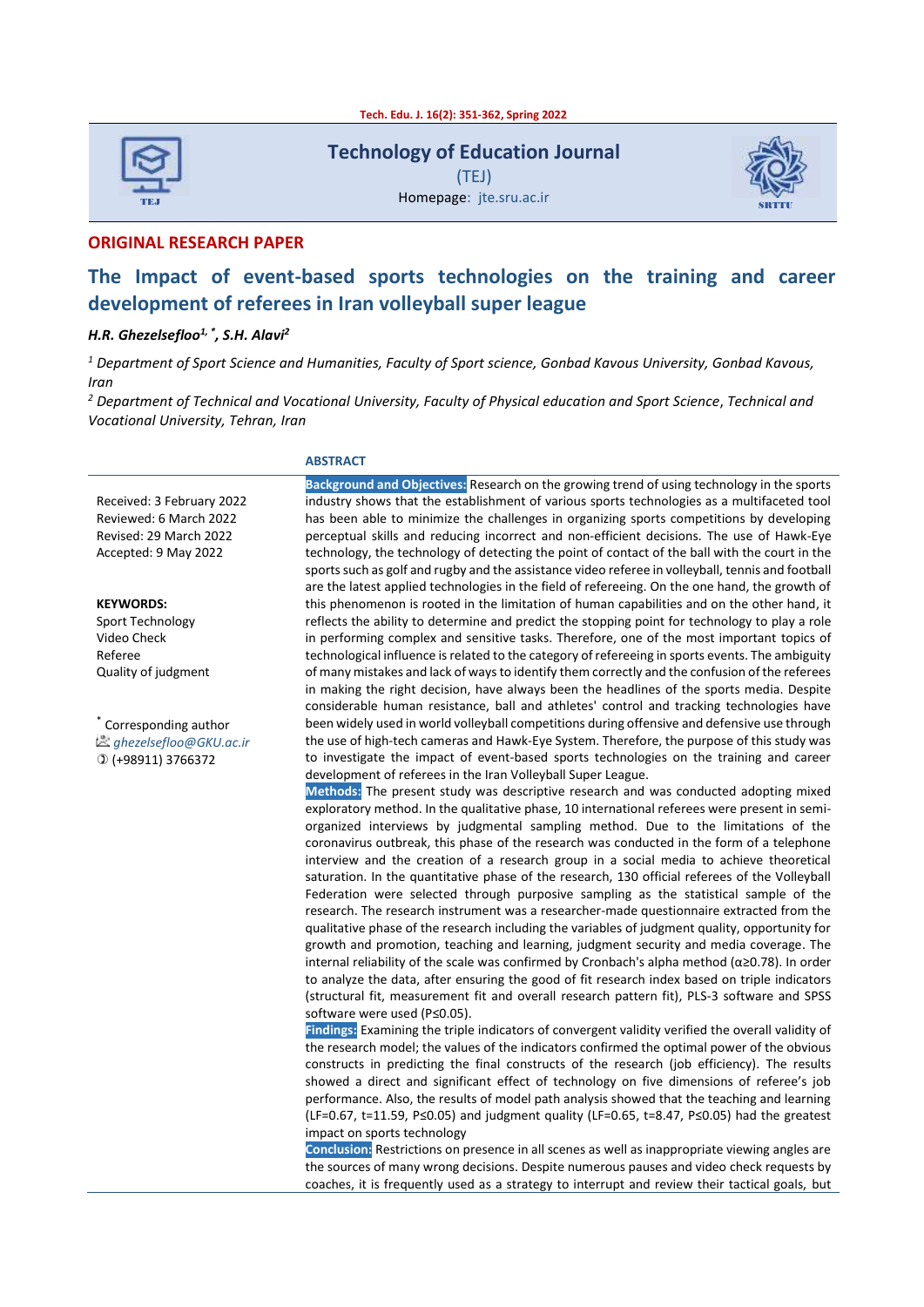because of the undeniable consequences of technology in training dimension and error-free judging, 93% of the referees had a pro-technology approach in competitions. Therefore, the managers of the referee committee of the Volleyball Federation can provide the conditions for the growth and presence of more Iranian referees in international tournaments by establishing technologies related to competitions, in addition to reducing refereeing mistakes.

|                          | <b>SHELF</b> AND AND<br>---<br>---<br>--- |
|--------------------------|-------------------------------------------|
| <b>NUMBER OF FIGURES</b> | <b>NUMBER OF TABLES</b>                   |
|                          |                                           |
|                          |                                           |

## **مقاله پژوهشی**

# **تأثیر فناوریهای ورزشی رویداد محور بر ابعاد آموزش و ارتقاء شغلی داوران سوپر لیگ والیبال ایران**

# **حمیدرضا قزلسفلو ، سیدحسین علوی 1\* 2**

1 گروه علوم ورزشی، دانشکده علوم انسانی و علوم ورزشی، دانشگاه گنبدکاووس، گنبدکاووس، ایران 2 گروه تربیت بدنی و علوم ورزشی، دانشکده فنی و حرفه ای، دا نشگاه فنی و حرفهای، تهران، ایران

| چکیده                                                                                                                                                                                                                                                                                                                                                                                                                                                                                                                                                                                                                                                                                                                                                                                                                                                                                                                                                                                                                                                                                                                                                                                                                                                                                                                                        |                                                                                                                           |
|----------------------------------------------------------------------------------------------------------------------------------------------------------------------------------------------------------------------------------------------------------------------------------------------------------------------------------------------------------------------------------------------------------------------------------------------------------------------------------------------------------------------------------------------------------------------------------------------------------------------------------------------------------------------------------------------------------------------------------------------------------------------------------------------------------------------------------------------------------------------------------------------------------------------------------------------------------------------------------------------------------------------------------------------------------------------------------------------------------------------------------------------------------------------------------------------------------------------------------------------------------------------------------------------------------------------------------------------|---------------------------------------------------------------------------------------------------------------------------|
| <mark>پیشینه و اهداف: بررس</mark> ی روند رو به رشد بکارگیری فناوری درصنعت ورزش مبین آن است که استقرار فناوریهای<br>مختلف ورزشـی بهعنوان ابزاری چندجانبه توانسـته اسـت از طريق توسـعه مهارت ادراكی و كاهش تصـميمات اشـتباه و<br>ناکارآمد، چالشهای موجود در سـازماندهی مسـابقات ورزشـی را به حداقل برسـاند. اسـتفاده از فناوری پرندههای بدون<br>سرنشین، فناوری تشخیص نقطه تماس توپ با زمین در ورزش گلف و راگبی و کمک داور ویدئویی در والیبال، تنیس و<br>فوتبال جدیدترین فناوریهای کاربردی در حوزه داوری است. رشد این پدیده از یک سو ریشه در محدودیت تواناییهای                                                                                                                                                                                                                                                                                                                                                                                                                                                                                                                                                                                                                                                                                                                                                                                 | تاريخ دريافت: ١۴ بهمن ١۴٠٠<br>تاریخ داوری: ۲۵ اسفند ۱۴۰۱<br>تاريخ اصلاح: ٠٩ فروردين ١۴٠١<br>تاریخ پذیرش: ۱۹ اردیبهشت ۱۴۰۱ |
| انسانی داشته و از سوی دیگر بازتاب توانمندی در تعیین و پیش بینی نقطه توقف برای نقشآفرینی تکنولوژی در ایفای<br>وظایف پیچیده و حســـاس اســـت. لذا یکی از  مهمترین حوزههای نفوذ فناوری مربوط به مقوله داوری در رویدادهای<br>ورزشـي اسـت. مبهم بودن بسـياري از خطاها و نبود هيچ راهي براي تشـخيص صـحيح آن و سـردرگمي داوران در اتخاذ<br>تصـمیم درسـت همیشـه تیتر اول رسـانههای ورزشـی را به خود اختصـاص اسـت. علی٫رغم وجود مقاومتـهای بیِشـمار،<br>فناوريهاي كنترل و تعقيب توپ و ورزشـــكاران در زمان اجراي حمله و دفاع از طريق بهكارگيري دوربينهاي فوق<br>پیشرفته و سیستم دوربین چشم شاهین بهطور گستردهای در مسابقات جهانی والیبال مورد استفاده قرار گرفته است.<br>لذا هدف از پژوهش حاضر بررسی تأثیر فناوریهای ورزشی رویداد محور بر ابعاد آموزش و ارتقای شغلی داوران سوپر                                                                                                                                                                                                                                                                                                                                                                                                                                                                                                                                                                       | واژگان كليدى:<br>فناوري ورزشي<br>ويدئو چک<br>داور<br>كيفيت قضاوت                                                          |
| ليگ واليبال كشور بود.<br><mark>روشها:</mark> تحقیق حاضر از نوع تحقیقات توصیفی است که به روش آمیخته اکتشافی عملیاتی شد. در فاز کیفی تعداد ۱۰<br>نفر از داوران بینالمللی به روش نمونه گیری قضاوتی در مصاحبات نیمهسازمان یافته حضور داشتند. با توجه به محدودیت–<br>های ناشی از شیوع کرونا ویروس، این فاز از پژوهش بهصورت مصاحبه تلفنی و ایجاد یک گروه پژوهش در شبکه مجازی<br>تا دستیابی به اشباع نظری انجام گرفت. در فاز کمی پژوهش تعداد ۱۳۰ داور رسمی فدراسیون والیبال به روش نمونه گیری<br>هدفمند بهعنوان نمونه آماري پژوهش انتخاب شدند. ابزار پژوهش پرسشنامه محقق ساخته مستخرج از فاز كيفي پژوهش<br>مشتمل بر متغیرهای کیفیت قضاوت، فرصت رشد و ارتقا، آموزش و یادگیری، امنیت قضاوت و پوشش رسانهای بود که<br>پایایی درونی آن به روش آلفای کرونباخ تأیید شد (α≥۰/۷۸). درنهایت بهمنظور تجزیه وتحلیل دادهها، پس از اطمینان<br>از شاخص برازش الگوی پژوهش بر مبنای شاخصهای سهگانه (برازش ساختاری، برازش اندازهگیری و برازش کلی الگوی<br>پژوهش) نرم افزار PLS و نرم فزار اسپی س س استفاده شد(۰/۰۵ ≥P).<br><b>یافتهها: بر</b> رسی شاخصهای سهگانه روایی همگرا، روایی واگرا و روایی کلی الگوی پژوهش، مقادیر شاخصها مؤید توان<br>مطلوب سازەهاي آشكار در پيش.بيني سازه نهايي پژوهش (كارايي شغلي) بود. نتايج پژوهش حاكي از تأثير مستقيم و<br>معنادار فناوری بر ابعاد پنجگانه کارایی شغلی داوران بود. همچنین نتایج تحلیل مسیر الگو نشان داد که سازه آموزش و | <sup>"</sup> نويسنده مسئول<br>ghezelsefloo@GKU.ac.ir 1<br>$.911 - TV997VY$                                                |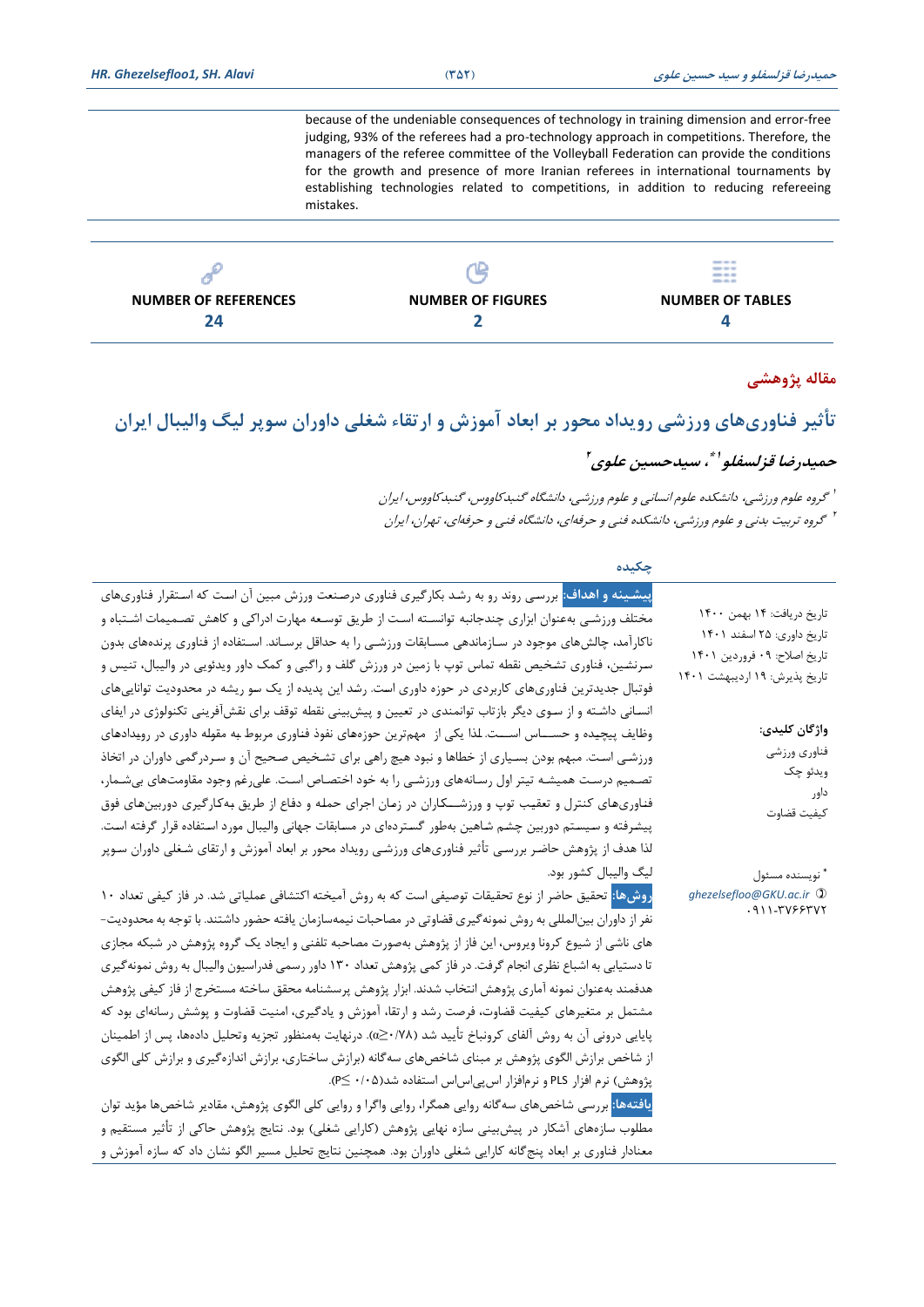یادگیری(If=۰/۶۷، t=۱۱/۵۹، P≤۰/۰۵) و سازه کیفیت قضاوت (If=۰/۶۵، t=۸/۴۷، p≤۰/۰۵) بیشترین تأثیر را از فناوری های ورزشی داشتند. <mark>نتیجهگیری:</mark> محدودیت حضور داوران در کلیه صحنهها و همچنین زاویه دید نامناسب منشأ بسیاری از تصمیمات اشتباه است. علیرغم اینکه ایجاد توقفهای متعدد و درخواست کنترل ویدئو توسط مربیان به عنوان استراتژیای جهت ایجاد وقفه و مرور اهداف تاکریکی طود بهیور مکرر مورد اسرفاده قرار میگیرد اما به دلیر پیامدهای غیرقابر انکار فناورها در

ابعاد آموزش و قضاوت عاری از اشتباه، ۹۳ درصد داوران دارای رویکرد موافق با کاربرد فناوری در مسابقات بودند. بنابراین مدیران کمیته داوران فدراسیون والیبال میتوانند از طریق استقرار فناوریهای مرتبط با مسابقات علاوه بر کاهش اشتباهات داوران، شرایط رشد و حضور هرچه بیشتر داوران ایرانی را در تورنمنتهای بینالمللی فراهم نمایند.

#### **مقدّمه**

در یک دهه اطیر ورود و توسته فزاینده فناوری در صنتت ورزش و بهویژه صنعت رویداد رشد چشمگیری داشته و علیرغم مخالفتهای عاملان انسانی، توانسته است به حوزههای متفاوتی از این صنعت میلیاردی نفوذ کرده و کلیه بخشهای مرتبط با صنعت برگزاری رویداد را مردول سازد ]1[؛ بهندوی که دسراوردهای حاصر در بازیهای یارانهای (هوش مصنوعی) و تجهیزات مرتبط با ورزشهای رقابتی دو حوزه پرترافیک در پیوند فناوری و ورزش قلمداد می شود] 2[ در همین راستا بررسی روند رو به رشد بکارگیری فناوریها در حوزه ورزش مبین آن است که استقرار فناوری و تکنولوژیهای مختلف ورزشی بهعنوان ابزاری چندجانبه توانسته است علاوه بر اینکه از طریق ارتقای توسعه مهارت حرفهای، تقویت مهارت ادراکی و کاهش تصمیمات اشتباه و ناکارآمد، چالصهای موجود در مدیریت و سازماندهی فتالیتهای ورزشی را به حداقر برساند]3[، بلکه بهعنوان یک راهکار و اسرراتژی متمایزکننده در نمایش کیفیت نقش مربیان و روشهای تمرینی ایفای نقش کند[۴]. بهبود کیفیت پخش تلویزیونی و از بین بردن تأخیر زمانی در پخش مسابقات $[\![\mathbb{\triangle}]\!]$ ، دستیابی به یافتههای جدید علمی- ورزشی، بهبود و توسته روشهای تمرینی و مربیگری، پیشرفتهای حوزه پزشکی- ورزشی و دسراوردهای جدید در تجزیهوتدلیر بیومکانیکی مهارتهای ورزشکاران نخبه از جمله تدوالت شگفتآور در این زمینه است ]7و6[ رشد این پدیده از یک سو ریشه در مددودیت تواناییهای انسانی داشته و از سوی دیگر بازتاب عدم ناتوانی در تعیین و پیشبینی نقطه توقف برای نقشآفرینی تکنولوژی در ایفای وظایف پیچیده و حساس است]7[ عبدالاادر و همکاران مترادند که توجه به ظرفیتهای فناوری، ویژگی دسررسپذیری ورزش را افزایص داده است یراحی کفپوشها و چمن های هوشمند با تکیه بر قابلیت نانو با هدف کاهص آسیتهای وارده و همینین برنامههای هشداردهنده احرمال بروز جراحت از یریت ثبت تلییرات هیجانی ورزشکاران، نمونههای بارزی در این زمینه هستند[۸]. کنث و راچر با تاکید بر کارکردهای سیستم ردیابی ورزشی ZXY( ZXY system tracking sports )شامر قابلیت دقت باال در تجزیه و تدلیر عملکرد ورزشکاران و امکان یرا حی تمرینات اختصاصی به همراه ارتقای توان رقابتی موسسات تحقیقاتی ورزشی [۸]، نارندرا، استفاده از فناوری پرندههای بدون سرنشین (Drone technology) و فناوری تشخیص نقـطه تماس در ورزش گلف و راگبی

]9[ و اسپایرز )Spitz)، کمک داور ویدئویی )referee Assistance Video ) در ورزشهای توپی را رشد بی نظیر فناوری در حوزه ورزش حرفهای میدانند[۱]. در اماکن ورزشی نیز برنامههای کاربردی فناوری اطلاعات در مددوده وسیتی از مکانها و امکانات مدرن، نه تنها شامر کاربرد هوشمند سیسر های اتوماسیون اداری میشود بلکه دربرگیرنده سیستمهای هوشمند ثبت و نگهداری امکانات ورزشی، سیستمهای ارتباطی برای مدیریت رویدادها، سیستم کنترل دسترسی بلیط، سیستمهای ثبت و نمایش اطلاعات مسابقه، سیستمهای هوشمند پخش تلویزیونی و در نهایت سیسر کنررل و نظارت تماشاگران است از دیگر ابتاد جدید توسته فناوری در ورزش اسرفاده از پرانسیرهای برنامههای رایانهای برای تجزیهوتدلیر تمویر و اجرای ورزشکاران، آموزش سهبتدی از یریت برنامههای ویژه رایانه، کنررل عملکرد ورزشکاران خارج از سالن از طریق نرمافزارهای کنترل موقعیت، سیستم آموزش ورزش و سیستمهای مربوط به ورود اطلاعات و تجزیه و تحلیل عملکرد رقباء و سیسر های پشریبانی از تممی است]5[ اما ناص فناوری اطلاعات در ورزش تنها منحصر به عملکرد ورزشکاران و مربیان نیست. نقش غیرقابل انکار فناوری اطلاعات ایجاد نگرش علمی به ورزش از مهمررین ابتاد ورود تکنولوژی در ورزش هزاره سوم است انجام فتالیت- های تحقیقاتی در حوزههای مختلف مرتبط با ورزش، بهبود یادگیری و پرورش مربیگری، تجزیهوتحلیل مکانیکی تکنیکهای ورزشی با هدف دستیابی به بهترین عملکرد مهمترین ابعاد تکامل فناوری در دنیای ورزش است که تبدیر به یک اهرم قدرتمند برای کشورهای برطوردار از این فناوریها شده است]10[ ، بهندوی که بنابر اظهار نظر مرخممان فناوری فعال در صنعت ورزش در آیندهای نزدیک بکار گیری انواع برنامه-ها و نرم افزارهای کامپیوتری در ورزش با بهررین کیفیت و بهررین دستاورد به اولویت اصلی سرمایهگذاران، مربیان و همچنین ورزشکارن نخبه مبدل شود]11[ در همین زمینه کریمی و هاش زاده در بررسی پیامدهای کاربرد تکنولوژی در ورزش قهرمانی اظهار داشرند که افزایص انگیزه، اعتماد به نفس، بهینهسازی برنامههای تمرینات آمادهسازی ورزشکاران از یک سو و بهبود کیفیت قضاوت ورزشی و دسررسی به موفقیت ورزشی از سوی دیگر، مهمترین کاربردهای فناوری در رورزش قهرمانی است]12[ مجموعه عوامر فو سبت شده است که فناور ی به یک شریک و یار جدانشدنی ورزش تبدیر شود؛ چراکه کارکرد و ردپای فناوری را میتوان در کلیه شاطههای صنتت ورزش از قبیر روانشناسی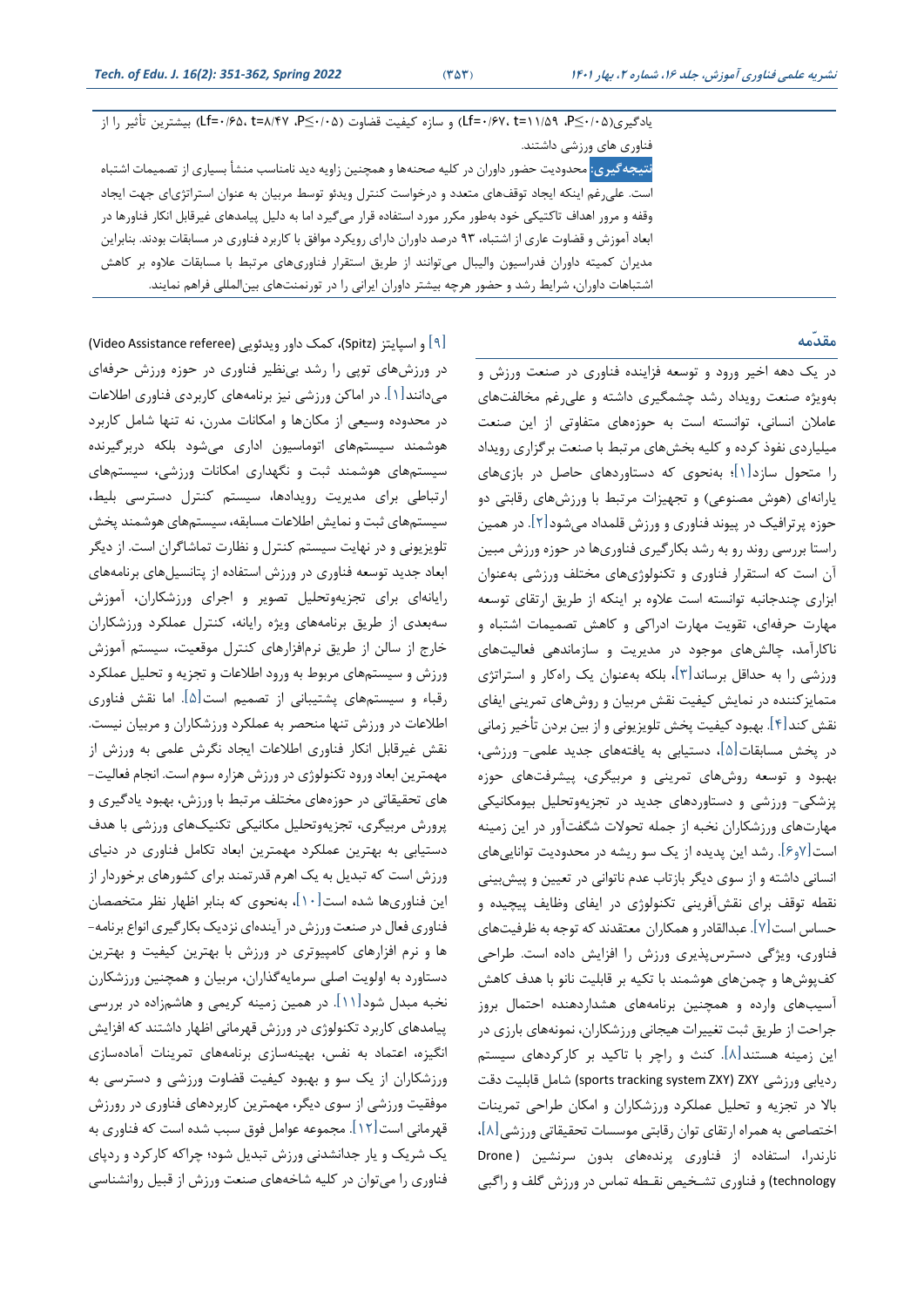ورزشی، آمار ورزشی، بی وشیمی، پزشکی ورزشی، حرکت شناسی و مکانیک زیستی مشاهده نمود<sup>[۶]</sup>. ویندت، با کاربرد واژه «اثرات خیره کننده» (Stunning effects) برای فناوری، اظهار داشتند که توانایی باالی فناوریها در تدارک حج باالیی از ایالعات درست و دقیت در حداقر زمان، توانایی اندازهگیری و ثبت رکوردها و حرکات ورزشی و اتخاذ بهترین تصمیم علی رغم تمام محدویتها و چالشها، تعجبانگیز نیست که نفو این پدیده هرلدظه در صنتت ورزش بیص از پیص باشد ]7[ لذا به جرأت میتوان ادعا کرد که در یک دهه اطیر کمررحوزه ای از ورزش حرفهای و ورزش همگانی از امتیازات فناوری اطلاعات چشم پوشی کرده است بهنحوی که در پایینترین سطح به روزرسانی آمار و اطلاعات باشگاهها، فدراسیونها و حتی کانون هواداران مستقیماً از طریق یک سیستم رایانهای برنامهریزی شده، میسر و قابل دسترسی شده است ]9[ از آنجاکه صنتت رویداد ورزشی عالوه بر توجه به اتخا ساختارهای مدیریتی کارا، متشکل از عناصر مهمی همچون ورزشکارن، مربیان، بازاریابان، یرفداران، حامیان مالی و سرمایهگذارها و داوران است؛ هریک نقش و جایگاه ویژهای در ارتقای سطح کیفی این صنعت داشته و هریک نیز به نوعی متأثر از نتیجه رقابتهای ورزشی میباشند]13[

اما با توجه به مددودیتهای عوامر انسانی در مدیریت کارای صنتت رویداد، بهنظر میرسد که حوزه ورزش حرفهای و بهویژه عملکرد داوران و عاملان اجرایی مسابقات بیش از سایر حوزههای صنعت ورزش از مقوله تکنولوژی و پیامدهای آن مرأثر شده است طهاهای عوامر اجرایی مسابقات و از جمله خطاهای داوری در رویدادهای حساس جزیی جداییناپذیر و غیرقابر انکار از جذابیت صنتت ورزش است که بتضأ منجر به اغتشاشات رفتاری شده که این موضوع بازتاب اهمیت استقرار فناوریهای ورزشی مخرلف بهعنوان راهکاری پیشگیرانه از سوی نهادهای مرولی بینالمللی است ]7[ از اینرو ماوله قضاوت و اتخا تصمیم درست در حداقل زمان با هدف کاهش تعارض و پیشگیری از رفتارهای غیراخلاقی و اغتشاش آمیز یکی از حوزههای اصلی استقرار فناوریها در یک دهه اطیر بوده است] 14[ مبه بودن بسیاری از طهاها در درون زمین و نبود هیچ راهی برای تشخیص صحیح و یا غلط بودن و سردرگمی داوران در اتخاذ تصمیم درست ازیک سو $[11]$  و بازنگری و تغییرات دورهای در قوانین مسابقات و تعیین واکنشهای شایسته و واکنصهای سزاوار جریمه از سوی نهادهای بخص قضاوتی ورزش از سوی دیگر بر پیییدگی امر قضاوت افزوده است]4[ از آنجاکه وظیفه اصلی داوران حل تعارضها و اتخاذ تصمیمهای صحیح و بهموقع در بازی و در یک کلمه قضاوت عاری از اشتباه است؛ استقرار فناوریها توانسته است کمک شایانی در حمول این هدف ایفا کند بهعنوان مثال تلییرات چشمگیر، استفاده از فناوری اطلاعات در حوزه داوری از قبیل گوشیهای هوشمند، پرچمهای دارای حسگر، انیمیشنهای تصویری برای آموزش کمک داوران، آموزشهای از راه دور داوران، تکنولوژی خط دروازه و ویدئوچک فناوریهایی رایج در این زمینه هسرند]1[ بررسی

روند رو به رشد ورزش در کشورهای پیشرو مؤید این واقتیت است که بیشرر نهادها و سازمانهای مرولی ورزش از کمیره بینالمللی المپیک گرفته تا سازمانهای مجری رویدادهای ورزشی (فدراسیونهای ملی) از قابلیت پاسخ فوری و سایر کارکردهای فناوری برای کمک به قضاوت داوران از طریق ایجاد یک سیستم ارتباطی گروهی با هدف اخذ بهترین تصمیم و جلوگیری از ایجاد بینظمی و اغتشاش در زمین بهره می-برند[۱۵]. با استفاده از چنین فناوری مدرن، تقریباً هر حوزهای از ورزش به دلیل ارتباط تنگاتنگی که با سازماندهی تسهیل شده از طریق فناوری دارد به یک دهکده کوچک اتوماسیون تبدیل شده است که فاقد هرگونه محدودیت زمانی و مکانی است[۲]. سیستمهای پخش ویدئویی( replay video systems )برای بررسی تممیمات مشکوک، سالهاست که مورد استفاده داوران قرار می گیرند بهنحوی که تقریبا تمام سالنها و استادیوم های ورزش حرفهای مجهز به دوربینهای پیشرفته و اسکوربردهای هوشمندی هستند که اطلاعات را به سیستم کامپیوتری انتقال میدهند. استقرار فناوریهای بازبینی سریع(Instant reply) و سایر تکنولوژیهای کمک داور در جهت اتخاذ تصمیم مناسب در حداقل زمان، ارتباط داور سوم با داوران داخل زمین یا استفاده از تکنولوژی بیسیم )wireless system communication )در کریکلت و تکنولوژی کمک داور ویدیویی در فوتبال برای اطمینان از اینکه آیا توپ از روی خط دروازه عبور میکند یا طیر و سیسر بازبینی مجدد در بسکربال جهت اطمینان داوران از انجام شوت در بازه زمانی اختصاصی مالکیت توپ برای هر تیم[۶] و سیستم چک مجدد و سیستم هوشمند داوری خط (Smart line judgment system ) در والیبال، تنیس و بدمینتون از کارکردهای بارز فناوری در داوری ورزش است ]14[

با توجه به سرعت فزاینده رشد بتد اقرمادی صنتت ورزش و افزایص روزافزون ورود تعداد سرمایهگذاران به این بخش، نتایج مسابقات و کسب موفقیت در تورتمنتهای جهانی به عنوان دو عامل اصلی تعیین کننده در رشد ارزش ارزی باشگاهها و ورزشکاران است، که این مقوله تأکید بر عدم پذیرش اشتباهات انسانی و تلاش در رفع چالش های قضاوت ورزشی است ]7[ از اینرو در دهه گذشره، حساسیت نسبت به سیسر ها ی داوری در ورزشهایی مانند فوتبال، تنیس و والیبال بهشدت افزایش یافته و تکنسینها برای تحقق یک قضاوت عادلانه با تکیه بر فناوریهای نوین تلاش مضاعف داشتهاند $[16]$ . علیرغم تمام تلاشهای فدراسیون والیبال در بهکارگیری داوران با تجربه بهمنظور کاهص اشرباهات و ارائه قضاوت عادالنه، عدم تسلط بر کلیه منایت زمین بازی امری ناگزیر است این موضوع سبب شده است که سیستمهای تشخیص بصری (-Vision based action recognition system) برای ارائه استانداردهای کمی امتیازدهی در کنار سیستمهایی برای کمک به داوران بهطور گسترده مورد استفاده قرار گیرد [۱۲و۱۶]. در مسابقات جام جهانی والیبال نیز به دنبال تغییرات ایجاد شده از سوی فدراسیون جهانی والیبال با رویکرد ارتقابخشی ساختاری و محتوایی، سیستم تجهیزات سختافزاری و نرم-افزاری رویداد نیز باید بتواند نقش پشتیبانی خود را بهخوبی ایفا کند.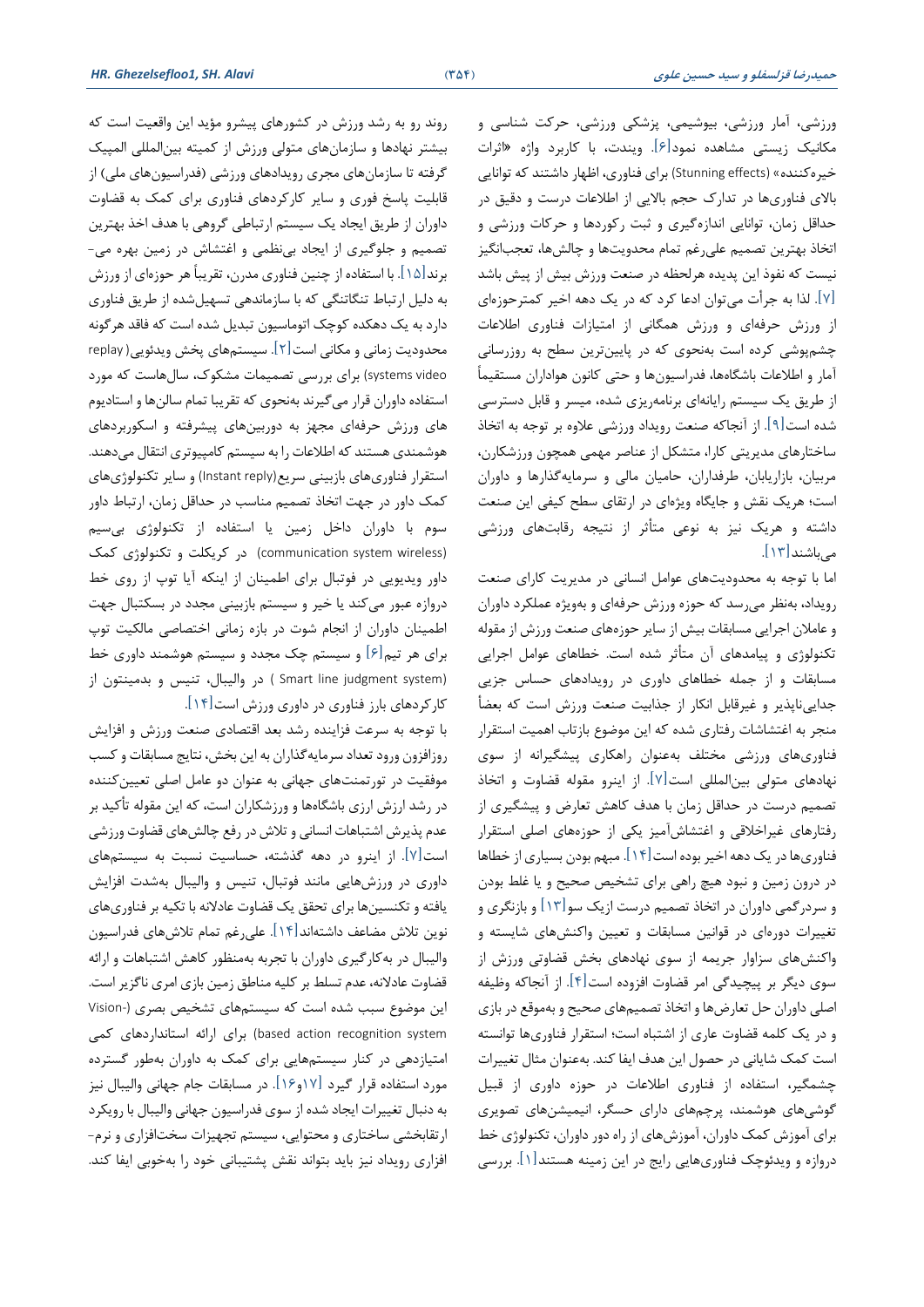آمادهسازی عناصر و استراتژیهای کنترل و تعقیب توپ و والیبالیستها در زمان اجرای حمله و دفاع از طریق بهکارگیری دستگاه تعقیب توپ توسط دادههای ارسال شده توسط برنامههای دوربینهای فوق پیشرفته و سیستم دوربین چشم شاهین (Hawk-Eye systems) نمونههایی از این قابلیتهای مدرن است ]14-18[ براساس گزارش فدراسیون جهانی والیبال در پایان مسابقات المپیک ۲۰۱۶، بیش از ۷۵ درصد از درخواستهای کنترل ویدئو مربیان مربوط به محل برخورد توپ، تماس توپ با انگشتان مدافعان و تماس بازیکنان با تور بوده است. این به این معناست که فناوری توانسته است اشتباهات انسانی مربوط به داوران و بهویژه داوران طط را مرتفع سازد]14[ اما علیرغ ا عان بسیاری از متخصصان ورزشی در خصوص نقش فناوری در به حداقل رساندن نقش اشتباهات و شانس در تعیین نتایج مسابقات، هزینههای بالا و فقدان بستر و منابع انسانی متخصص برای عملیاتی کردن فناوری در ورزش، نگرشها و ادراکات افراد]3[، عدم آشنایی داوران با کاربرد فناوری، همچنین کاهش سرعت و جذابیت بازیها چالشهای اساسی در این زمینه بوده است ]2[ از اینرو با توجه به رشد چشمگیر ورزش والیبال ایران بر اساس رتبهبندی فدراسیون بینالمللی والیبال و الزام این نها د در بکارگیری فناوریهای مرتبط با والیبال در لیگ داطلی، به نظر می- رسد که بکارگیری فناوری ویدئو چک، ارتباب بیسیمی با میز داوران، استقرار تخته نمایش های هوشمند و ثبت برخط امتیازات مسابقات اقدام اساسی است که علاوه بر ارتقای سطح کیفی قضاوت مسابقات و برخورداری از لیگ پویا و به تبع آن کسب امتیاز میزبانی مسابقات بینالمللی، نقش محوری در نمایش قضاوت داوران ایرانی در مسابقات جهانی و کست کرسیهای فرامرزی ایفا کند اما موضوعی که در این زمینه بر همه دستاندرکاران فتاالن صنتت ورزش بدیهی و غیرقابر تلییر است از این واقتیت نشأت میگیرد که با توجه به تمایالت طرفداران تئوری جذابیت ورزش بر مبنای اشتباهات انسانی و همچنین وجود مخالفان متعدد کاربرد فناوریها در بخش ورزش حرفهای، هیچ نیرویی نتوانسته است مسیر نفوذ فناوری در ورزش را مسدود کند و این اهرم توانمند همینان به مسیر پیشروی طود ادامه میدهد ]13[ لذا هدف از پژوهش حاضر بررسی تأثیر استقرار فناوریهای ورزشی بر ابعاد کارایی شغلی داوران والیبال است.

# **روش تحقیق**

تحقیق حاضر از نوع تحقیقات توصیفی- پیمایشی است که به روش آمیخته اکتشافی (کیفی-کمی) عملیاتی شد. پس از انجام هماهنگیهای لازم با سرپرست کمیته داوران فدراسیون والیبال، در فاز کیفی پژوهشی تتداد 10 نفر از داوران رسمی لیگبرتر والیبال کشور انرخاو شده و بر مبنای روش نمونهگیری قضاوتی در مصاحبات نیمهسازمان یافته حضور داشتند. با توجه به محدودیتهای ناشی از شیوع کرونا ویروس، این فاز از پژوهش به صورت مصاحبه تلفنی و ایجاد یک گروه پژوهش در شبکه مجازی و ثبت اظهارات نمونهها تا دستیابی به اشباع نظری انجام گرفت.

همچنین به منظور تشخیص کلیه حیطههای متأثر از فناوری، پس از مصاحبه ششم، یک گروه کانونی متشکل از ۶ نفر شامل داوران (۲ نفر)، عوامل ستادی برگزاری مسابقات (۲ نفر) و متخصصان حوزه تکنولوژی اطلاعات (۲ نفر) برگزار شد. در فاز کمی پژوهش با توجه به حداقل تعداد نمونه آماری مورد نیاز برای هرمتغیر در تحقیقات از نوع معادلات ساختاری (۱۰≥۵≤۵) [۱۹]، تعداد ۱۳۰ داور رسمی فدراسیون والیبال بهروش نمونهگیری هدفمند به عنوان نمونه آماری پژوهص انرخاو شدند. ابزار پژوهش پرسشنامه محقق ساخته مستخرج از فاز کیفی پژوهش بود که پس از انجام تحلیل عاملی اکتشافی بر مبنای چرخش واریمکس با بار عاملی (۶/ −β) و جابهجایی و حذف گویههای نامرتبط وگویهها با ضریب تأثیر پایین، تدوین شد. در این مرحله، پس از اعمال پیشنهادات ١٠ نفر از اساتدان خبره و آگاه دانشگاهی در خصوص متغیرها و گویههای پرسشنامه، ابتدا از روایی صوری و محتوایی پرسشنامه ایمینان حاصر شد و درنهایت پایایی درونی آن بهروش آلفای کرونباخ در یک مهالته آزمایشی در جامته کمی پژوهص تأیید شد (۵⁄2/۶۰/۷۸). پرسشنامه مذکور مشتمل بر ۳۵ گویه در قالب متغیرهای کیفیت قضاوت (۷ گویه)، فرصت رشد و ارتقا (۸ گویه)، آموزش و یادگیری (۶ گویه)، امنیت قضاوت (۶گویه) و پوشش رسانهای (۸ گویه) بود که بهصورت مقیاس لیکرت ۵ ارزشی (۱: بسیار کم تا ۵ بسیار زیاد) بود در نهایت بهمنظور تجزیهوتدلیر دادهها، با لداظ کردن مزیتهای نرم افزارهای واریانس محور که مستلزم نرمال بودن دادهها نبوده و عدم حساسیت نسبت به تعداد آزمودنیها دارد، پس از اطمینان از شاخص برازش الگوی پژوهش بر مبنای شاخصهاس سهگانه (برازش ساختاری، برازش اندازهگیری و برازش کلی الگوی پژوهص( ]20[ نرم افزار -3 PLS و نرم افزار اسپی اس استفاده شد (۰/۰۵).

## **نتایج و بحث**

ویژگیهای جمتیت شناطری آزمودنیها نشان داد که 93 درصد داوران دارای رویکرد موافت با کاربرد فناوری بودند 80 درصد داوران را گروه مردان تشکیر میداد 69 درصد داوران دارای کارت داوری سهح ملی بودند. همچنین ٣٧درصد داوران از سابقه بیش از ١۵ سال داوری برخوردار بودند (جدول ۱).

اولین مرحله اطمینان از برازش الگوی پژوهش بر مبنای برازش اندازه-گیری، برازش ساطراری و برازش کلی الگوی پژوهص است لذا برازش اندازهگیری شاخصهای الگوی پژوهش بر مبنای پایایی ملاکهای سهگانه فورنل و لارکر (ضرایب بارهای عاملی، پایایی ترکیبی و روایی همگرا و واگرا با توجه به میانگین واریانس استخراجی) مورد بررسی قرار گرفت[۲۰]. ضریب پایایی سازهها (آلفای کرونباخ) و مقادیر بار عاملی سازههای آشکار به عنوان اولین مالک بررسی حاکی از آن بود که با توجه به میزان بار عاملی گویهها (بیشتر از ۰/۴) (جدول ۲)، الگو از برازش اندازهگیری مطلوبی برخوردار است. دومین ملاک بررسی پایایی سازهها، ضریب دیلون- گلداشتاین یا پایایی ترکیبی (شاخص سازگاری درونی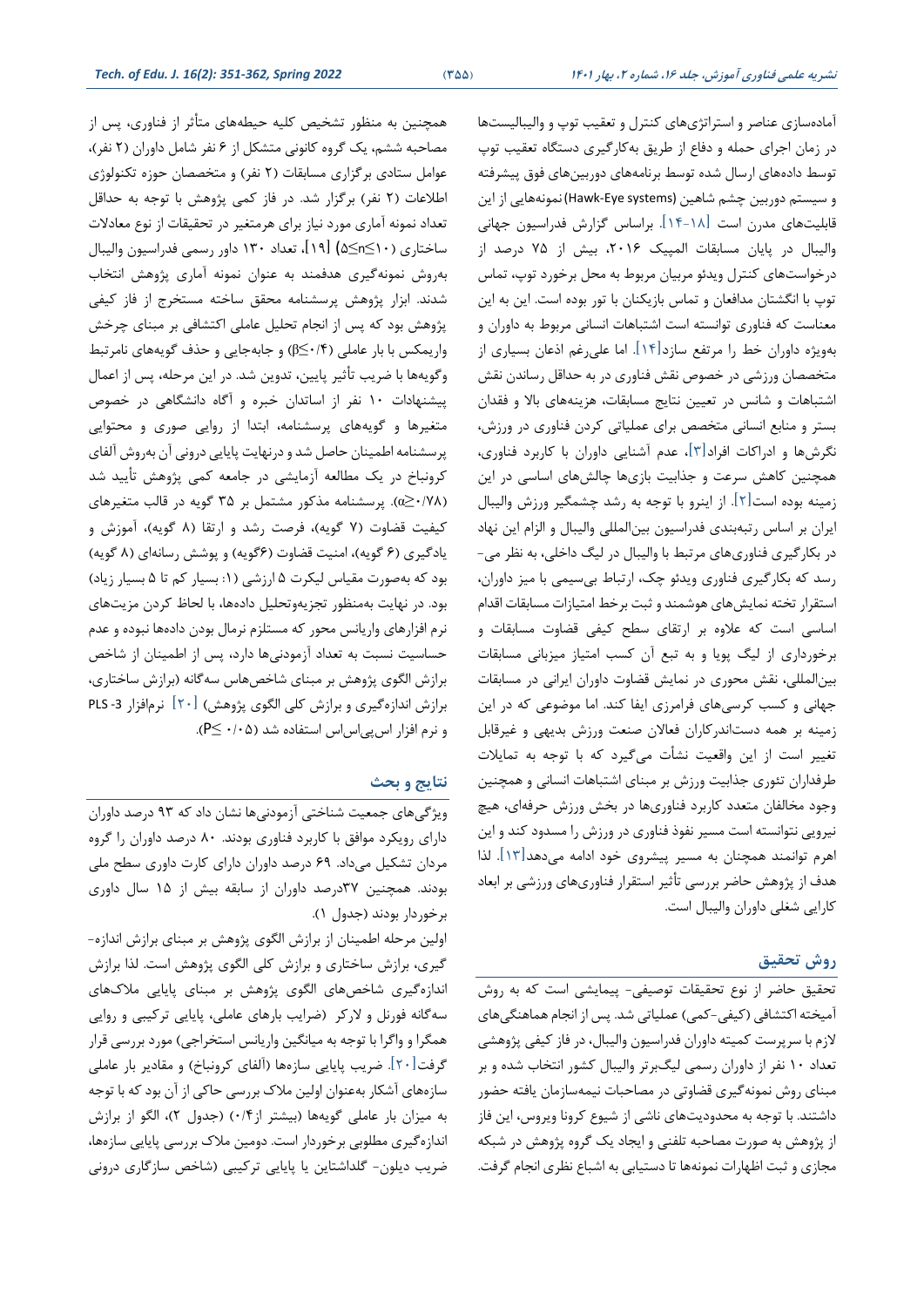مدل) سازهها است (٧/٠< ). مقادیر بالای ٠/۶ نشاندهنده وجود پایایی مناسب برای این شاخصها بود. لذا با توجه به مقادیر گزارش شده برای این شاخص آماری در جدول ۲، این شاخص نیز تأیید شد. میانگین واریانس استخراج شده سومین ملاک جهت بررسی روایی همگرای سازهها است. همان طورکه در جدول ۲ ارائه شده است با توجه به مقادیر بالاتر از ۰/۵ میانگین واریانس خروجی سازهها، از روایی همگرا این شاخصها نیز اطمینان حاصل شد. در نهایت در بررسی روایی واگرا، از آنجاکه مقادیر جذر میانگین واریانس استخراجی(VAVE) کلیه سازهها (قطر اصلی ماتریس) از مقدار همبستگی میان آنها بیشتر بود (جدول٣)، می توان نتیجه گرفت الگو از روایی واگرا مناسب و برازش خوب مدل های اندازهگیری برطوردار است]20[

به منظور ایمینان از برازش بخص ساطراری الگوی پژوهص، متیار اول توجه به ضرایت متناداری Z است که ماادیر آن براساس تدلیر

طودگردانسازی )Bootstrap )در جدول شماره 2 گزارش شده است همان طور که مشخص است کلیه مقادیر t بهدست آمده برای متغیرهای مشاهده شده بیشتر از (۱/۹۶±<t) است که این امر حاکی از معناداری تمامی گویهها و روابط میان متغیرها در سطح اطمینان ۹۵ درصد است (شکل ۱). مقادیر (R۲)، (Q۲) و (f۲) از دیگر معیارهای بررسی برازش ساختاری الگوی پژوهش است. اصلیترین معیار در ارزیابی مدل ساختاری، ضریب تعیین است که به مقدار واریانس تبیین شده توسط سازههای برونزا اشاره دارد. مطابق با مقادیر گزارش شده در جدول۴، ضرایب R۲ متغیرهای پژوهش بیانگر اثرگذاری متغیرهای برونزا بر متغیر درونزا (وابسته) است. لذا با توجه به مقادیر ملاک ۰/۳۲ ، /۳۳ و ۰/۶۷ به ترتیب برای اثرگذاری ضعیف، متوسط و قوی برای شاخص ضریب تعیین[۲۰]، می توان نتیجه گرفت که سازههای آشکار پژوهش دارای اثرگذاری متوسط و قوی بر سازههای پنهان (کارایی شغلی) هستند.

| Table 1: Demographic characteristics of research samples |     |                              |                                                   |  |  |  |
|----------------------------------------------------------|-----|------------------------------|---------------------------------------------------|--|--|--|
| Percent                                                  | N   | Group                        | Variable                                          |  |  |  |
| %93                                                      | 121 | موافق Agree                  | نگرش نسبت به کاربرد فناوری                        |  |  |  |
| %7                                                       | 9   | مخالف Disagree               | Attitude towards the application of<br>technology |  |  |  |
| %80                                                      | 104 | مرد Man                      | جنسيت                                             |  |  |  |
| % 20                                                     | 26  | زن Female                    | Gender                                            |  |  |  |
| % 16                                                     | 21  | بين المللي International     |                                                   |  |  |  |
| % 69                                                     | 90  | ملی National                 | د, جه کا,ت مربیگری                                |  |  |  |
| %15                                                      | 19  | د, جه ۱ Grade 1              | Grade of coach card                               |  |  |  |
| %9                                                       | 11  | کمتر از ۵ سال Below 5 years  | سائقه                                             |  |  |  |
| % 21                                                     | 28  | ۶ تا ۱۰ سال 6-10 years       |                                                   |  |  |  |
| % 33                                                     | 43  | 11 تا ۱۵ سال 11-15 years     | Experience                                        |  |  |  |
| % 37                                                     | 48  | سشتر از ۱۵ سال More 15 Years |                                                   |  |  |  |

جدول ۱: توصیف ویژگی های جمعیت شناختی نمونههای آماری پژوهش

جدول ۲: بررسی برازش اندازهگیری الگوی پژوهش

| Table 2: Investigating the measurement fit of the research model |           |      |       |      |                                         |  |
|------------------------------------------------------------------|-----------|------|-------|------|-----------------------------------------|--|
| AVE                                                              | <b>CR</b> | LF   |       | α    | Construct<br>سا; ہ                      |  |
| 0.73                                                             | 0.831     | 0.63 | 8.47  | 0.84 | كيفيت قضاوت Judgment quality            |  |
| 0.81                                                             | 0.794     | 0.65 | 11.59 | 0.79 | Teaching and learning راموزش و یادگیری  |  |
| 0.74                                                             | 0.816     | 0.61 | 9.81  | 0.83 | , شد و ا, تقا<br>Growth and improvement |  |
| 0.82                                                             | 0.849     | 0.52 | 7.39  | 0.81 | امنيت قضاوت<br>Amenity judgment         |  |
| 0.78                                                             | 0.807     | 0.63 | 9.58  | 0.78 | Media coverage<br>یوشش رسانهای          |  |

جدول ۳: بررسی روایی واگرای شاخصهای مدل پژوهش به روش فورنل و لاکر

| Table 3: Investigating the divergent validity of the research model indices by Fornell and Locker method |              |              |                |       |                                         |  |
|----------------------------------------------------------------------------------------------------------|--------------|--------------|----------------|-------|-----------------------------------------|--|
| 5                                                                                                        | 4            |              | $\overline{2}$ |       | سا;ه Construct                          |  |
|                                                                                                          |              |              |                | 1     | كيفيت قضاوت Judgment quality            |  |
|                                                                                                          |              |              | 1              | 0.913 | Teaching and learning ربادگیری          |  |
|                                                                                                          |              | $\mathbf{1}$ | 0.860          | 0.457 | , شد و آ, تقاء – Growth and improvement |  |
|                                                                                                          | $\mathbf{1}$ | 0.905        | 0.471          | 0.624 | Amenity judgment أمنيت قضاوت            |  |
|                                                                                                          | 0.833        | 0.529        | 0.629          | 0.352 | یوشش , سانهای Media coverage            |  |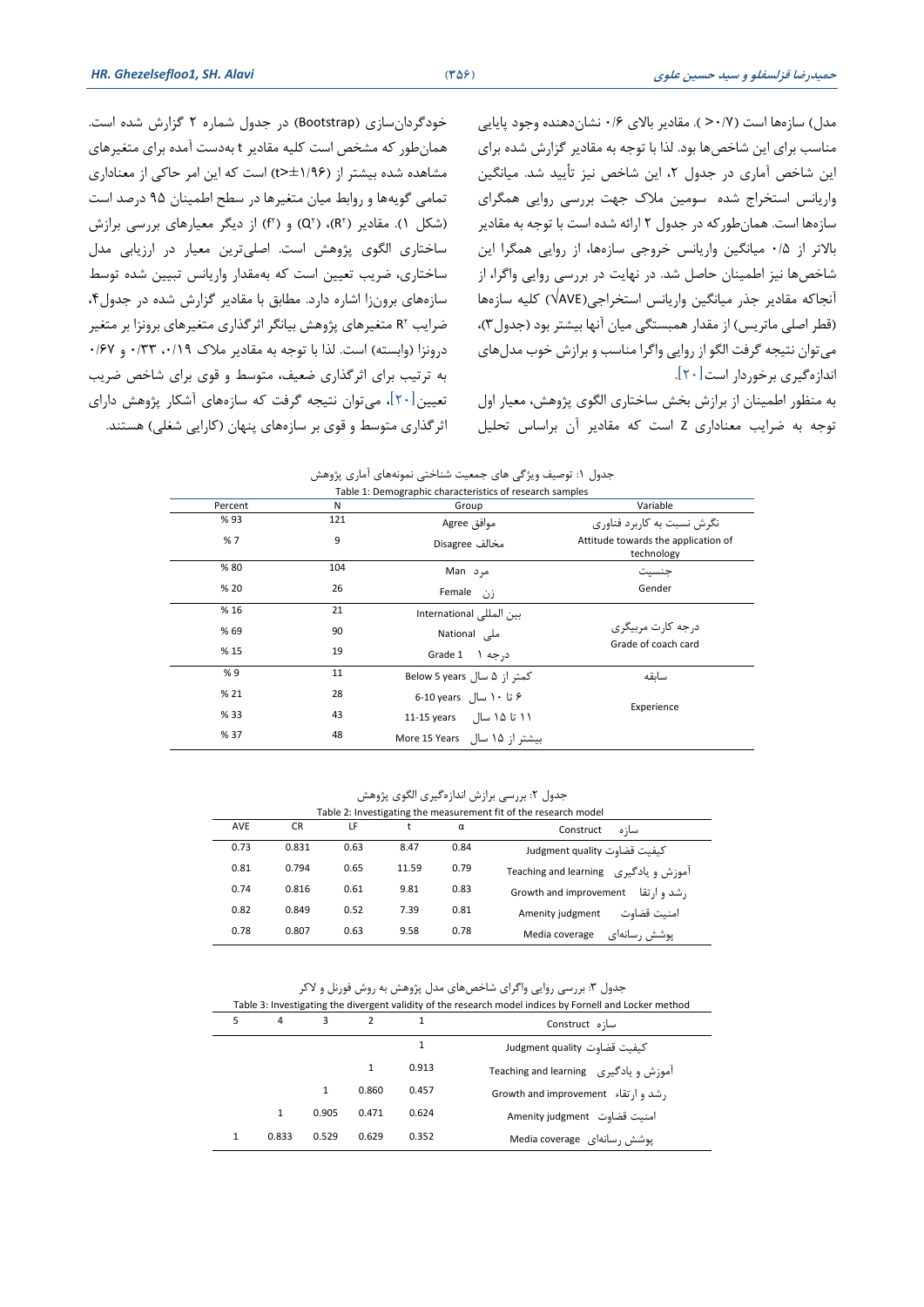همچنین در بررسی مقادیر ٔQ برای متغیرهای پژوهش، با توجه با مقادیر ملاک ۰/۱۲ ،۵۰/۱۰ و ۰/۳۵ برای اثرگذاری ضعیف تا قوی[۲۰]، توجه به ضرایب متغیرهای پژوهش، حاکی از قدرت پیشبینی قوی در این معیار بودند. شاخص اندازه تاثیر(f٬)، شدت رابطه بین متغیرهای پژوهش را نشان میدهد. توجه به مقادیر این شاخص برای متغیرهای پژوهش، مؤید اثرگذاری مطلوب متغیر برونزا و برخورداری از برازش ساختاری الگوی پژوهش است(جدول ۴).

در مرحله آخر، برازش کلی الگوی پژوهش بر مبنای شاخص برازش مطلوب الگو مطلوب ( Goodness of Fit) محاسبه شد. برای این شاخص سه مقدار ۰/۲۱ (۲۴۰ و ۳۶/۶ بهعنوان مقادیر معرف ضعیف، متوسط و قوی میباشند[۲۰]، این شاخص، مجذور ضرب دو مقدار متوسط

اشتراکی و متوسط ضریب تعیین است. بنابراین همان طورکه مشاهده می شود؛ مقدار محاسبه شده برای شاخص برازش در این پژوهش برابر 0/525 است و بنابراین برازش مهلوو الگوی پژوهص )GOF )تأیید مے شود.

GOF= $\sqrt{\frac{communality}{k}} \times \overline{R^2} = \sqrt{\frac{0}{649} \times \frac{0}{652}} = \frac{0}{525}$ 

نرایج تدلیر عاملی مسیر الگوی پژوهص نشان داد کلیه سازهها تأثیر معنادار و مستقیمی بر سازه نهایی پژوهش (کارایی شغلی) دارد. اما دو سازه آشکار آموزش و یادگیری با بار عاملی)0/05≤ P، 11/59=t 0/67،=Lf )و کیفیت قضاوت با بار عاملی)0/05≤ P، 8/47=t 0/65،=Lf ) بیشترین تأثیر را بر سازه نهایی پژوهش داشتند (شکل ۲).

| جدول ۴: بررسی برازش ساختاری الگوی پژوهش |  |
|-----------------------------------------|--|
|-----------------------------------------|--|

| Table 4: Investigating the structural fit of the research model |      |               |             |       |                                       |  |
|-----------------------------------------------------------------|------|---------------|-------------|-------|---------------------------------------|--|
| $f^{\dagger}$                                                   | O١   | $R^{\dagger}$ | <b>RMSE</b> | MAE   | سا;ه Construct                        |  |
| 0.36                                                            | 0.41 | 0.68          | 0.535       | 0.521 | كيفيت قضاوت Judgment quality          |  |
| 0.38                                                            | 0.39 | 0.66          | 0.694       | 0.619 | آموزش و یادگیری Teaching and learning |  |
| 0.41                                                            | 0.37 | 0.67          | 0.738       | 0.634 | , شد و ا, تقاء Growth and improvement |  |
| 0.28                                                            | 0.34 | 0.54          | 0.721       | 0.514 | امنىت قضاوت Amenity judgment          |  |
| 0.37                                                            | 0.43 | 0.58          | 0.804       | 0.563 | یوشش , سانهای Media coverage          |  |



شکر :1 ضرایت مسیر و بارعاملی سازه ها در حالت value-t Fig. 1: Path coefficients and operating loads of structures in t-value mode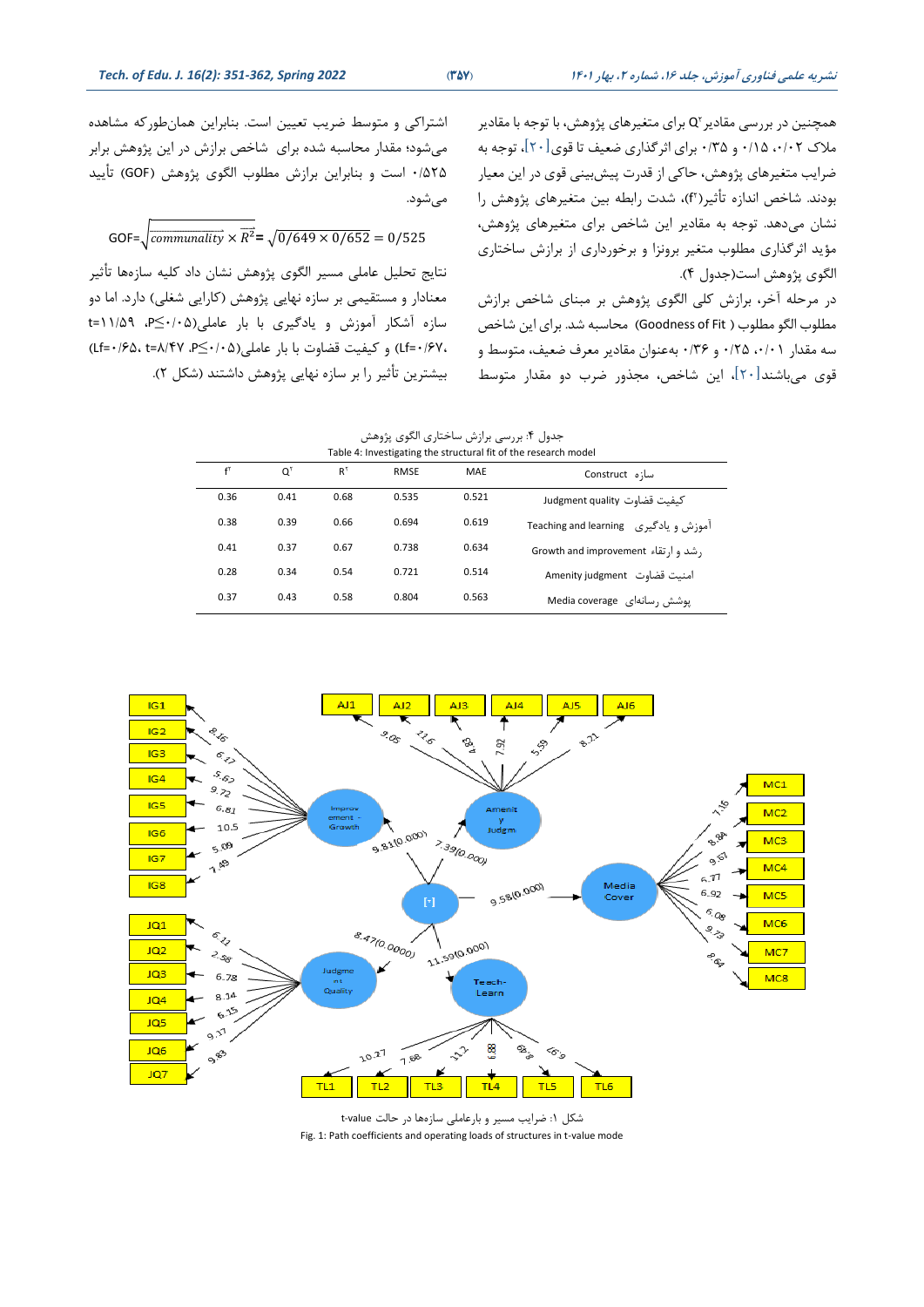

شکل ۲: ضرایب مسیر و بارعاملی سازهها در حالت استاندارد Fig. 2: Path coefficients and operating loads of structures in the standard mode

#### **نتیجهگیری**

توسعه سریع فناوری در طول دو دهه به نحو شگرفی سازمانهای ورزشی را دسرخوش تدول کرده است] 3[ از اینرو مدیران رویدادهای ورزشی نیز از قابلیتهای کاربرد فناوری چشمپوشی نکرده و تلاش کردهاند تا از این مزایا در افزایش سطح کیفی مسابقات از طریق استقرار فناوریهای ویدئویی و کاهص اشرباهات داوری بهره ببرند]21[ در پژوهص حاضر تأثیر فناوریهای ورزشی بر ابتاد آموزش و ارتاای شللی داوران مورد بررسی قرار گرفت. نتایج تحلیل مسیر الگوی پژوهش نشان داد که دو مؤلفه آموزش و یادگیری و کیفیت قضاوت بیشررین تأثیر را بر کارایی شغلی داوران داشتند که این یافته با نتایج تحقیقات سیفالله پور و همکاران[۱۳]، کریمی و همکاران[۱۲]، اسپایتز [۱۲]، کوبای [۴]، نارندرا [۹]، سروستان و خلافی [۱۴]، هان [۲۱] و شائو [۱۸] هم سو بود. براساس اظهارات جامعه کیفی پژوهش نیز مهمترین انتقاد وارده به درخواست ویدئو چک از سوی مربیان مربوط به ایجاد وقفههای مکرر در حین مسابقه است که این مقوله علاوهبر کاهش جذابیت رویدادهای ورزشی برای تماشاگران، بهعنوان یک راهکار غیراطالقی جهت مشاوره تاکتیکی مربیان با بازیکنان مورد استفاده قرار میگیرد. ولی به این موضوع باید توجه داشت که درنهایت نتیجه یک مسابقه از یک سو به آمادگی تکنیکی و تاکتیکی ورزشکاران و از سوی دیگر به تجارب و تخصص مربیان در بکار گیری استراتژی دفاعی و حملهای مناسب بستگی دارد و نه عواملی از قبیل اشتباهات در داوری و شانس[۱۰]. بهنظر میرسد که مددودیت برای حضور در کلیه صدنهها و همینین زاویه دید نامنــاسب داوران منــشأ بســیاری از تصمیمات اشتــباه اســت.

یا شیرجهرو بر پیییدگی قضاوت داوران میافزاید؛ درحالیکه بکارگیری یک دوربین هوشمند در مکان مناسب بهخوبی توانسته است این چالش را مرتفع سازد و این همان کیفیت قضاوت مبرنی بر فناوری است ]5[ درهمین راستا عبدالقادر در بررسی کاربرد فناوری در ورزش اظهار داشت که هرچند بهبود کارایی روشهای تمرینی ورزشکاران، ثبت و تدلیر دقیق اطلاعات فیزیولوژیک و اجرای ماهرانه ورزشکاران پیامدهای اصلی فناوری در ورزش حرفهای است ؛ اما بهره وری از فناوری با هدف حذف اشتباهات عاملان اجرایی و بهعنوان یک سیستم حمایتی قضاوت مسابقات به شدت در کانون توجه مدیران صفی فدراسیونهای بینالمللی قرار گرفته است $[\land]$ . وینت و همکاران در پاسخ به این سؤال »ورزش با تکنولوژی و یا بدون تکنولوژی«، اظهار داشت که در چند سال اطیر فناوریهای ورزشی بهدلیر افزایص سرعت آموزش و اجرا، بیص از پیش در کانون توجه قرار گرفتهاند؛ بهنحوی که حوزه وسوسهانگیزی برای بسیاری از سرمایهگذران غیرفتال در صنتت ورزش بوده است عدم مددودیت در ثبت ایالعات با حداقر اشرباه، تدارک ایالعات درست برای اتخاذ تصمیم مناسب از سوی مربیان و داوران و در نهایت ادغام، مدیریت و تحلیل همزمان اطلاعات خلأ اصلی بخش حرفهای صنعت ورزش است که در رؤیایی با محدویتهای انسانی قرار گرفته است. بنابراین میتوان ادعا داشت که فناوری برطورداری از زاویه دید 360 درجه را برای کلیه کاربران حوزه ورزش فراهم کرده است [۷]. در همین راستا سیف الله پور در بررسی نقش فناوری اطلاعات بر عملکرد داوران فوتبال گزارش کرد که نگرش موافت و تمایر به اسرفاده از فناوری از

بهعنوان مثال انجام حرکات پیییده و با سرعت توسط یک ژیمناست و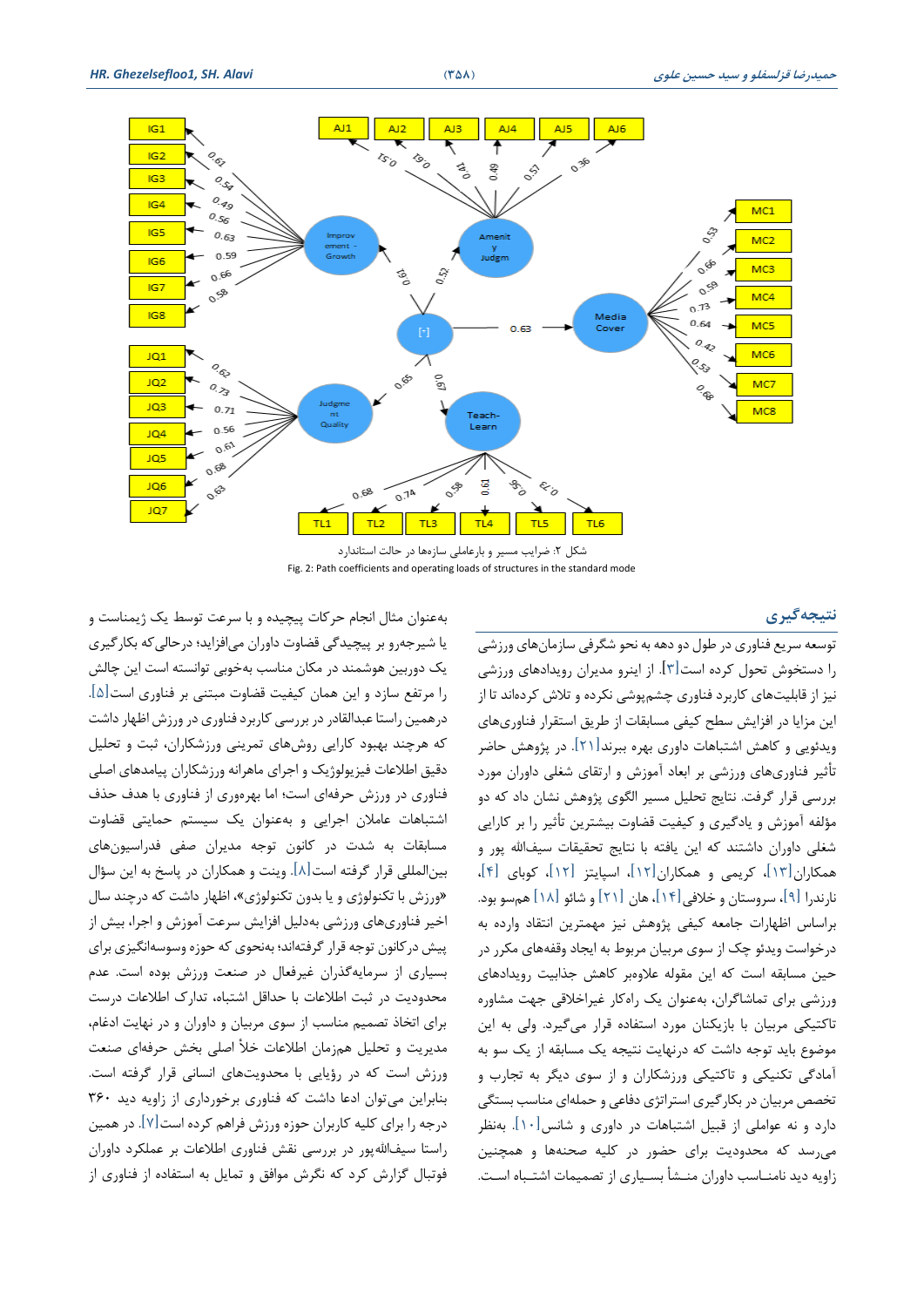سوی داوران، بهعنوان یک سیستم حمایتی در قضاوت، افزایش سطح کیفی عملکرد و قضاوت داوران را موجت شده است و بررسی دادههای ثبت امتیاز داوران مؤید آن بود که اختلاف عملکرد داوران در دو موقعیت قبل و بعد از استفاده از فناوری اطلاعات مشهود است $[11]$ . نتایج تحقیق سروستان و خلافی در بررسی کارایی فناوری کنترل خط در والیبال نشان داد که تکنولوژیهای ویدئویی بهخوبی توانستهاند نقش پیشگیرانه خود را در اشتباهات داوری ایفا کند. بهاعتقاد آنها سرعت بالای توپ در زمان اجرای اسپک در والیبال و وظایف چندگانه داوران طط، به عنوان چالش تشخیص درست محل فرود آمدن توپ، بحث همیشگی کارشناسان داوری در خصوص قضاوت داوران والیبال بود و بیش از نیمی از اعتراضات مربیان و ورزشکاران در مسابقات المپیک ۲۰۱۶ تصمیم نادرست داوران در تشخیص محل اصابت توپ با زمین بود. استفاده از فناوریهای بصری از قبیل دوربینهای فوق پیشرفته در فناوری چشم شاهین این شرایط را فراهم کردهاند که در بازه زمانی کمتر از ۳۰ ثانیه تصمیم درست اتخاذ شود $[14]$  و کلیه این موارد شاهدی بر ادعای کیفیت قضاوت داوران و در راستای مؤلفههای پژوهش حاضر است. کوبای و اسپایرز در بررسی تأثیر کمک داور ویدوئی بر عملکرد و قضاوت داوران فوتبال بیان داشتند که ارائه قضاوت با کیفیت و حذف اشتباهات ثأثیرگذار میتواند آمادگی روانی داوران را برای قضاوت رویدادهای حساس افزایص دهد]4و1[ اما به نظر میرسد که اشرباه در تممیمات اثرگذار بر نتیجه بازی مؤلفه اصلی ارزیابی قضاوت داوران است که بعضأ این اشتباهات تحت الشعاع میزان شهرت و حرفهای گری ورزشکاران نیز قرار میگیرد $1\cdot$ اً. تشخیص تماس دست ورزشکاران به تور و یا تماس توپ با انگشتان مدافعان روی تور [۱۸]، تشخیص درست شدت و محل اصابت ضربه وارد شده به حریف در مساباات تکواندو] 17[، اعالم تخلف آفساید، شدت اعمال طها و جریمه با کارت زرد و یا قرمز و یا برطورد توپ با دست در محوطه جریمه از جمله تصمیمات اثرگذار بر نتیجه بازی است که بروز اشتباهات در این موارد علاوه بر اینکه قضاوت عادلانه داوران را به چالص میکشاند، حیات شللی داوران را نیز با مشکالت مرتددی همراه میسازد بنابراین مبالله نیست که توانمندیهای فناوری جایگزین شایسرهای برای ادراکات انسانی در میادین ورزشی قلمداد شود[۱۵].

از دیگر یافتههای پژوهش حاضر تأثیر کارکردهای فناوری در قالب دو مؤلفه فرصت رشد و ارتقا و همچنین یادگیری و آموزش بود که با نتایج تحقیقات سیفالله پور و همکاران[۱۳]، کریمی و همکاران[۱۲]، یارمدمدی و همکاران ]3[، مدمدی و قائدی ]22[ ، وینت و همکاران]7[ ، عبددالقادر [۸] ، شائو [۱۸]، رامش و همکاران [۶] و زهنگ [۲۳] همخوانی داشت. بنابر اظهارات متخصصان حاضر در فاز کیفی پژوهش، مهمترین دستاورد فناوری در مقوله رشد و یادگیری داوران مربوط به دسترسی داوران به اطلاعات مورد نیاز و بهبود سطح کیفی آموزش داوران پایه با تکیه بر ظرفیتهای فناوری است. در همین راستا به اعتقاد یارمحمدی و همکاران برای آن که سازمان های ورزش عملکرد مدیران طود را از

نظر سهح آموزشی و تخممی، کارآمدتر و اثربخصتر کنند، باید متناسب با سرعت تغییرات فناوری، مدیران و کارمندان خود را در اسرفاده از فناوری ترغیت و تشویت و سهح آگاهی و آشنایی آنها با فناوری ایالعات را نیز باال ببرند و موانع کاربرد و پیاده ساز ی فناور ی ایالعات را برای موفایت روزافزون شناسایی کرده و از سر راه بردارند]3[ در تحقیقی مشابه، کولبینگر با اشاره به رشد روزافزون رویکردهای فناورانه در داوری مسابقات ورزشی بیان داشت که ایجاد حاکمیت قطعی برای داوران مسرلزم پیادهسازی رویکردهای آموزشی فناورانه است آموزش صدیح مجموعهای از قوانین بازی، تالش در تاویت و بهروزرسانی دانص داوران، ایجاد رویکرد موافت با کاربرد فناوری و بسررسازی تجربه فناوری برای سهوح پایه رویدادهای ورزشی باید مد نظر اتدادیههای داوران ورزشی حرفهای قرار گیرد]10[ کن و گان**،** نیز ا عان کردند که استفاده از سیستمهای ویدئویی هوشمند با تأکید بر قابلیتهایی از قبیل انیمیشنهای دو بعدی، تصاویر گرافیکی و مشاهده فیلمهای آموزشی از تمام جهات، فرایند آموزش و تمرین را بهطوبی هدایت میکند]5[ سیفاللهپور و همکاران نیز سهولت در آموزش داوران در مقایسه با روش-های سنری را مزیت اصلی فناوری در ورزش میدانند لذا بهمنظور دستیابی به پیامدهای استقرار فناوری در ورزش در درجه اول موانع پذیرش و عملیاتی کردن فناوری در جامته داوری از قبیر عدم برطورداری از دانص کافی، عدم آشنایایی داوران با تجهیزات نوین در مقوله قضاوت و استقرار فناوریها از سوی کمیته داوران باید مد نظر قرار گیرد $\lceil \mathcal{Y} \rceil$ . اما درخصوص مؤلفه رشد و ارتقای داوران، ارزیابی عملکرد داوران نخبه از طریق سیستم بازبینی و ارائه بازخورد، لحاظ کردن دورههای آشنایی با فناوریهای مرتبط با قضاوت و اسرفاده از برنامههای شبیهساز بهمنظور ارزیابی تواناییهای فنی داوران]7[ اقداماتی اساسی در این زمینه است که علی رغم اقدامات اخیر فدراسیون والیبال در زمینه استفاده از تکنولوژی ویدئو چک در سوپر لیگ والیبال کشور، خلأهای اساسی در این مقوله وجود دارد.

از دیگر یافتههای پژوهش حاضر تأثیر امنیت قضاوت و پوشش رسانهای بر سازه نهایی پژوهش بود. به اعتقاد یکی از داوران بین المللی برخورداری از لیگی پویا که متناسب با فناوریها و استانداردهای فدراسیون بینالمللی باشد، عالوه بر اینکه شرایط میزبانی رویدادهای جهانی را فراهم میکند؛ سبب میشود که داوران حاضردر مسابقات فرامرزی کیفیت مهلوبی از قضاوت را ارائه دهند اما بهنظر میرسد که رفع مددودیت زمانی و مکانی با تکیه بر قابلیتهای فناوری ایالعات بسررساز تدول بنیادی در حوزه ورزش بوده است رنجبری در بررسی عوامل مؤثر بر فناوری اطلاعات ورزش مدارس گزارش کرد که طراحی و پیادهسازی فرمهای سنجش مهارت، برگزاری کلاسهای آموزشی، افزایش پوشش رسانهای، سنجش منظم و مدون مهارتهای معلمان ورزش از مهمترین نقشهای همزمان فناوری است که به نظرمی رسد این مقولهها در راستای کارایی شغلی داوران نیز کاربرد محوری داشته باشد[۲۴]. زانگ، نیز فناوری سیستم مدیریت رسانهای ( Media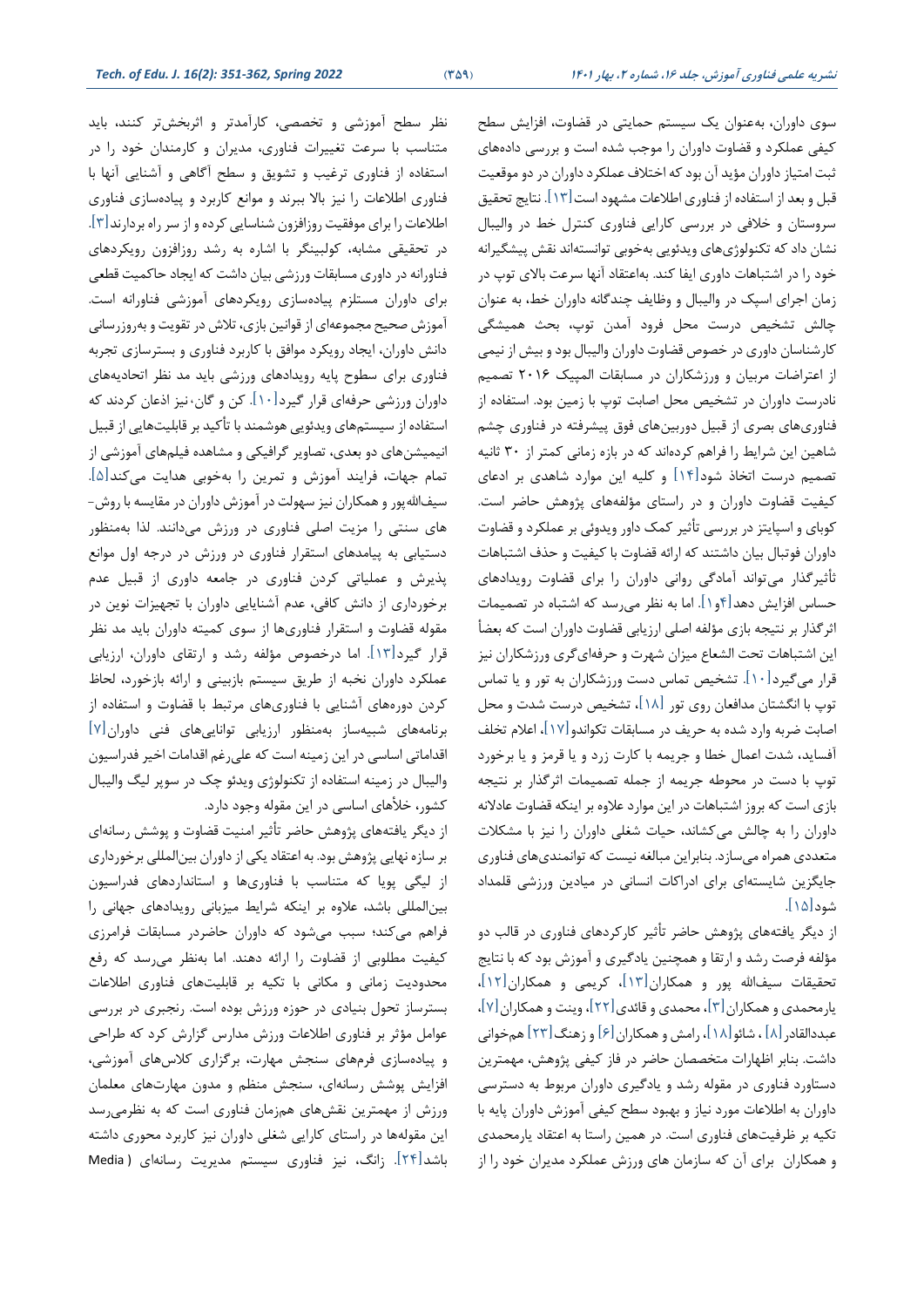#### **تعارض منافع**

»هیچگونه تتارض منافع توسط نویسندگان بیان نشده است«

#### **منابع و مآخذ**

[1] Spitz J, Johan W, Daniel [M, Williams AM, Helsen](https://www.tandfonline.com/doi/abs/10.1080/02640414.2020.1809163.‎) WF. Video [assistant referees \(VAR\): The impact of technology on decision](https://www.tandfonline.com/doi/abs/10.1080/02640414.2020.1809163.‎)  [making in association football referees](https://www.tandfonline.com/doi/abs/10.1080/02640414.2020.1809163.‎). *Journal of Sports Sciences*. 2021; 39(2): [147-153.](https://www.tandfonline.com/doi/abs/10.1080/02640414.2020.1809163.‎)

[2] Janston K, Mage M, Shap R. Talent identification in sport: A [systematic review.](https://pubmed.ncbi.nlm.nih.gov/29082463/.‎) *Sports Medicine*. 2018, 48(1): 97–109.

[3] YarMohammadi S, Ashrafi F, Zarei A. [Cognitive analysis of [effective factors on the use of information technology based on](https://jte.sru.ac.ir/article_871.html)  [change management in the Ministry of Sports and Youth of the](https://jte.sru.ac.ir/article_871.html)  Islamic Republic of Iran]. *[Technology of Education Journal](https://jte.sru.ac.ir/article_871.html)*. 2019; [13 \(2\): 648-638. Persian.](https://jte.sru.ac.ir/article_871.html)

[4] Kubayi A, Larkin P, Toriola A. The impact of video assistant referee (VAR) on match [performance variables at men's FIFA](https://journals.sagepub.com/doi/abs/10.1177/1754337121997581.‎)  World Cup tournaments. [Proceedings of the Institution of](https://journals.sagepub.com/doi/abs/10.1177/1754337121997581.‎)  [Mechanical Engineers, Part P: Journal of Sports Engineering and](https://journals.sagepub.com/doi/abs/10.1177/1754337121997581.‎)  [Technology. March 2021.](https://journals.sagepub.com/doi/abs/10.1177/1754337121997581.‎)

[5] Can H, Lu M, Gan L. The research on application of [information technology in sports stadiums.](https://www.researchgate.net/publication/257706528_The_Research_on_Application_of_Information_Technology_in_sports_‎Stadiums.‎) *Physics Procardia*. [2011;](https://www.researchgate.net/publication/257706528_The_Research_on_Application_of_Information_Technology_in_sports_‎Stadiums.‎) 22: 604 – 609.

[6] Ramesh. KA. The role of information technology in enhancing sports performance. *[International Journal of Physical](https://www.kheljournal.com/archives/2016/vol3issue5/PartE/3-5-19-453.‎)  [Education, Sports and Health](https://www.kheljournal.com/archives/2016/vol3issue5/PartE/3-5-19-453.‎)*. 2016, 3(5): 277-27.

[7] [Windt. J, MacDonal. K, Taylor D, Zumbo](https://pubmed.ncbi.nlm.nih.gov/32991702/.‎) BD, Sporer B, Martin [DT. To tech or not to t](https://pubmed.ncbi.nlm.nih.gov/32991702/.‎)ech?'' a critical decision-making [framework for implementing technology in Sport.](https://pubmed.ncbi.nlm.nih.gov/32991702/.‎) *Journal of [Athletic Training](https://pubmed.ncbi.nlm.nih.gov/32991702/.‎)*. 2020; 55(9): 902–910.

[8] [Abdelkader G, Madani R, Bouabdellah](https://www.academia.edu/44295179/The_Modern_Technology_to_Stimulate_and_Improve_Sports_Performance_for_the_Paralympic_Athletes) S, Erkmen N, Holand [FJ. The modern technology to stimulate and improve sports](https://www.academia.edu/44295179/The_Modern_Technology_to_Stimulate_and_Improve_Sports_Performance_for_the_Paralympic_Athletes)  [performance for the paralympic athletes.](https://www.academia.edu/44295179/The_Modern_Technology_to_Stimulate_and_Improve_Sports_Performance_for_the_Paralympic_Athletes) *Journal of Physical Activity and [Sport, Society, Education](https://www.academia.edu/44295179/The_Modern_Technology_to_Stimulate_and_Improve_Sports_Performance_for_the_Paralympic_Athletes)*. 2020, 3(2): 66-74.

[9] Narendra PN. Modern technology and sports performance: An overview. *[International Journal of Physiology, Nutrition and](https://www.researchgate.net/publication/344453659_The_Modern_Technology_to_Stimulate_and_Improve_Sports_Performance_for_the_Paralympic_Athletes.‎)  [Physical Education](https://www.researchgate.net/publication/344453659_The_Modern_Technology_to_Stimulate_and_Improve_Sports_Performance_for_the_Paralympic_Athletes.‎)*. 2020; 5(1): 212-216.

[10] Kolblinger O, Lames M. Scientific approaches to [technological officiating aids in game sports.](https://www.researchgate.net/publication/314719446_Scientific_approaches_to_technological_officiating_aids_in_game_sports.‎) *Current Issues in [Sport Science](https://www.researchgate.net/publication/314719446_Scientific_approaches_to_technological_officiating_aids_in_game_sports.‎)*. 2017; 2(1):4-19.

[11] Kenneth C, Rascher DA. The application of sports [technology and sports data for commercial purposes.](http://dx.doi.org/10.5772/intechopen.80742.‎)  *[Intechopen](http://dx.doi.org/10.5772/intechopen.80742.‎)*. 2018.

[12] Karimi N, HashemZadeh GR. The impact of new [technologies in championship sports \(Case study: martial arts\).](http://civilica.com.doc/426970.‎) Management System )را مهمترین تفاوت پیشرفتهای صورت گرفته در رسانههای تصویری میداند. به اعتقاد وی به تصویر کشیدن اجراهای ورزشی با کیفیت تماویر باال از عوامر جذابیت و گرایص به سمت رویدادهای ورزشی است ]23[ کوبای و کارلوس نیز با تأکید بر اینکه فناوری کمک داور ویدوئی علاوه بر اینکه سهم بسزایی در کاهش اعتراضات درون زمین و پیشگیری از اغتشاشات هوادارن داشته است؛ اظها, داشتند که استفاده از بازبینی مجدد توسط دوربینهای ثبت وقایع مقوله جدیدی در ورزش حرفهای نیست؛ اما توانایی فناوریها در به تصویرکشیدن تصاویر واضح از زوایای مختلف (تصاویر سهبعدی) است که عملکرد این فناوریها را در مقایسه با گذشته به چالش کشانده است ]15و4[ درهمین زمینه،کن و همکاران با کاربرد واژه »المپیک تکنولوژی» (Tech Olympic) برای مسابقات المپیک بیجینگ، گزارش کردند که کاربرد دوربینهای فوق پیشرفته و سیستم هوشمندکنترل بلیط و جایگاه تماشاگران به همراه نمایص صدنههای طار التاده از اجرای آهسته ورزشکاران و ارسال تصاویر واقعی و انتقال حس حضور برای تماشاگران غائت ناهه عهف کارایی فناوریها در رویدادهای ورزشی بود ]5[

بنابراین در دهه اخیر با توجه به تمایل گســترده مدیران ارشـــد سییازمانهای ورزشییی در بکارگیری تتداد زیادی از فناوریهای مدرن مرتبط با رویدادهای ورزشیی، بسییاری از چالصهای مدیران رویداد در ایجاد یک رویداد ورزشی با کیفیت مرتفع شده است. استفاده از ویدئو چک و سییسیر کنررل طط در والیبال بهعنوان یک سییسیر حمایری مهرح شی د و توانسیت از یریت حذف اشیرباهات انسیانی، کیفیت قضیاوت داوران را ارتقا دهد. اما علی رغم مزایای متعدد این فناوریها، هزینه بالای اســتقرار فناوری، عدم آشــنایی مطلوب داوران با انواع فناوری، از بین رفتن ماهیت طبیعی مسـابقات و حذف زیباییهایی بازی از دلایل اصـلی مقاومت داوران اسـت. اما واضـح اسـت که این فناوریها قادر به حل کلیه چالشهای داوری نیسـتند؛ چرا که قسـمت اعظم هر رویداد توسط عامل انسان قضاوت می شـود. از طرف دیگر بهروزرسـانی دانش داوران و حضیور در تورنمنیتهیای بین المللی مسیتلزم پیذیرش اسـتانداردهای تجهیزاتی فدراسـیون بین|لمللی والیبال اسـت که تحقق این مهم با بهروزرسانی دانش داوران و بسترسازی استقرار و بهکارگیری این فناوریها در لیگ برتر والیبال کشور ممکن است

# **مشارکت نویسندگان**

نویسییندگان به نسییبت سییه برابر در تدوین این مااله مشییارکت و همکاری داشتند.

#### **تشکر و قدردانی**

بدینوسیله از زحمات ریاست مدررم فدراسیون والیبال، سرپرست کمیره داوران فدراسیون والیبال کشور، ریاست مدررم کمیره داوران والیبال استان گلستان و همچنین کلیه داوران گرامی والیبال که در مراحل اجرای پژوهش همکاری صمیمانه داشتهاند، کمال تشکر و قدردانی را دارم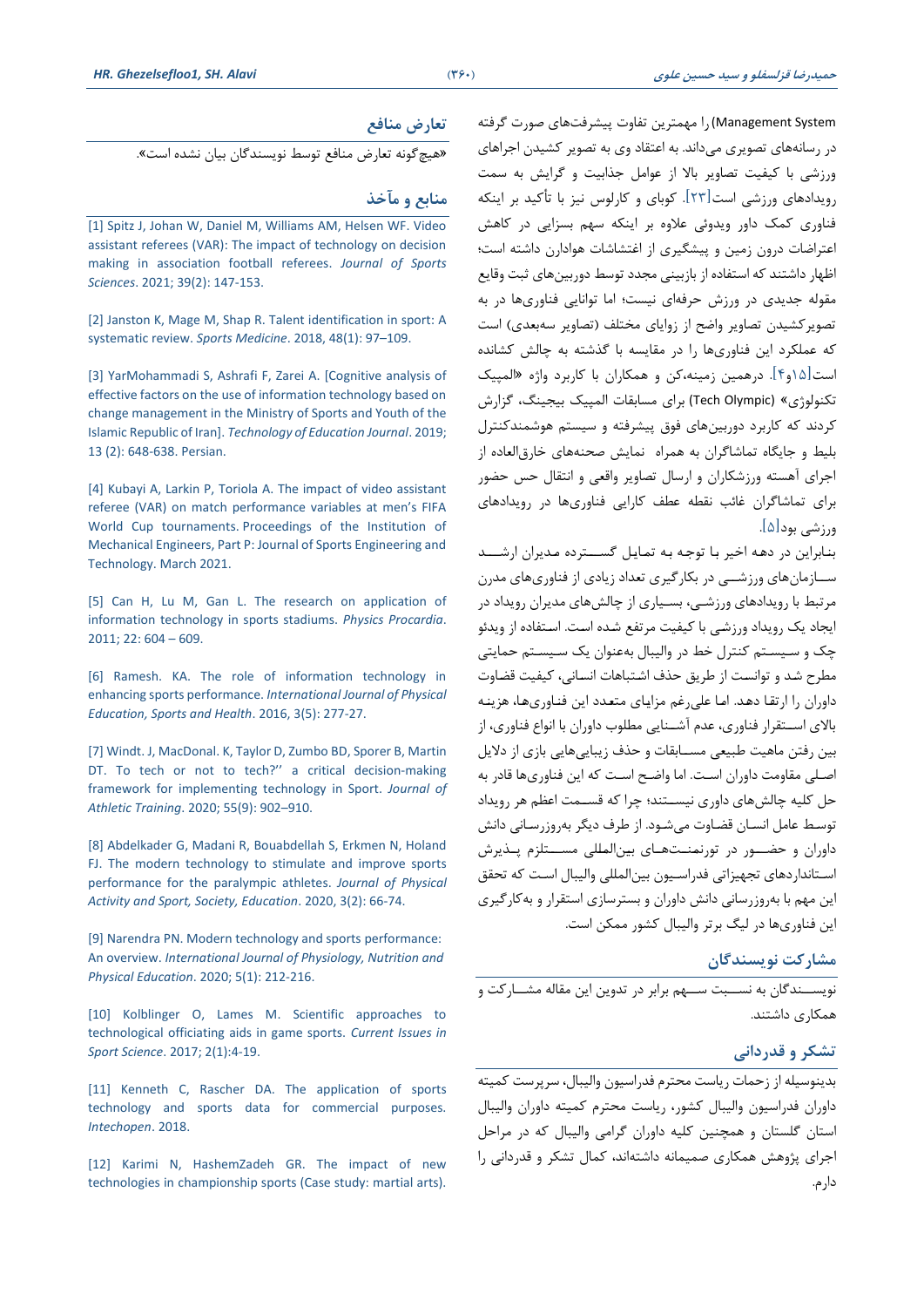[24] Ranjbari SH, Fallah ZA, Shojaei. [Investigating the factors [affecting information and communication technology \(ICT\) in](https://jte.sru.ac.ir/article_1050.html‏.‏)  [school sports using interpretive structural modeling model\].](https://jte.sru.ac.ir/article_1050.html‏.‏)  *Technology [of Education Journal](https://jte.sru.ac.ir/article_1050.html‏.‏)*. 2021; In Press. Persian.

# **معرفی نویسندگان**

#### **AUTHOR(S) BIOSKETCHES**



**حمییدرضییا قزلسییفلو** دانصآموطریه دکررای میدیرییت و برنیامیهریزی ورزشیییی از دانشیییگیاه مازندران اسیت که ازسیال 1388 به عنوان عضیو هییأت علمی تمیام وقیت گروه علوم ورزشیییی دانشیییگیاه گنبیدکیاووس بیه ارائیه فتیالییتهیای آموزشیی و پژوهشیی پرداطره اسیت زمینههای

تحقیقاتی ایشــان گردشــگری ورزشهای بومی و ســنتی، شــناســایی رویکردهای کارآفرینی ورزشی بر مبنای ظرفیتهای فناورانه و استقرار فناوریهای نوین ورزشیی در برگزاری رویدادهای ورزشیی اسیت ایشیان مجری ۱۰ طرح تحقیقاتی و مؤلف بیش از ۷۰ مقاله تخصــصــی در نشریات علمی- پژوهشی، کنفرانسهای معتبر بینالمللی و ملی بوده و ترجمه دو کتاب کاربردی- تخصیصیی در حوزه کارآفرینی ورزشیی نوآورانه و فناوری اجتماعی در ورزش از جدیدترین فعالیتهای پژوهشی ایشان است

**Ghezelsefloo. HR. Assistant Professor, Sports Science, Gonbad Kavous University, Gonbad Kavous, Iran.** *ghezelsefloo@GKU.ac.ir*



**سیدحسین علوی** فارغالردمیر دکررای تخممی تربیت بدنی در گرایص مدیریت ورزشی از دانشگاه مازندران )1395( است ایشان عضو هیأت علمی رسمی گروه تربیت بدنی و علوم ورزشی دانشکده فنی و حرفهای میباشد انجام فتالیتهای پژوهشی در زمینه

رفتارسازمانی از قبیل خلاقیت و نوآوری، بازاریابی و فناوری اطلاعات تخصص ایشان است. تألیف چندین کتاب دانشگاهی و نگارش بیش از ۵۰ مقاله علمی و پژوهشی در نشریات معتبر داخلی و خارجی و همچنین کنفرانس های بینالمللی و ملی از مهمترین فعالیتهای پژوهشی نامبرده است

**Alavi. SH. Assistant Professor, Physical Education and Sports Science, Technical and Vocational University, Tehran, Iran.** *Shalavi@tvu.ac.ir*

[The First National Conference on New Achievements in Physical](http://civilica.com.doc/426970.‎)  [Education and Sports: 2015: Chabahar City, Iran.](http://civilica.com.doc/426970.‎)

[13] Seifollahoor P, Zarei A, Khodayari A. [The role of [information technology on the performance of referees in the](http://ssqj.kiau.ac.ir/article_680185.html)  [Iranian Football Premier League\].](http://ssqj.kiau.ac.ir/article_680185.html) *Journal of Sports Science*. 2020; [12 \(39\): 104-91.](http://ssqj.kiau.ac.ir/article_680185.html) Persian.

[14] Sarvestan J, Khalafi M. Smart line judgment system: A novel [technology in volleyball arbitration.](http://insight.piscomed.com/index.php/IMS/article/download/200/185‎‏.‏) *Material Science*. 2020; 2 [\(1\): 1-9.](http://insight.piscomed.com/index.php/IMS/article/download/200/185‎‏.‏)

[15] [Carlos L P, Ezequiel R, Anton](https://ideas.repec.org/a/taf/rpanxx/v19y2019i4p646-653.html‎‏.‏) K. How does video assistant [referee \(VAR\) modify the game in elite soccer?](https://ideas.repec.org/a/taf/rpanxx/v19y2019i4p646-653.html‎‏.‏) *International [Journal of Performance Analysis in Sport](https://ideas.repec.org/a/taf/rpanxx/v19y2019i4p646-653.html‎‏.‏)*. 2019; 19(4): 646–653.

[16] Ba. B, Dureja G. Hawk eye: a logical innovative technology uses [in sports for effective decision making.](http://archive.sciendo.com/SSR/ssr.2012.xxi.issue-1-2/v10237-012-0006-6/v10237-012-0006-6.pdf‎) *Sport Sci Review*. [2012; 21\(1-2\): 107-119.](http://archive.sciendo.com/SSR/ssr.2012.xxi.issue-1-2/v10237-012-0006-6/v10237-012-0006-6.pdf‎)

[17] Lee J, Jung H. TUHAD: Taekwondo unit technique human [action dataset with key frame-based CNN action recognition.](https://www.mdpi.com/1424-8220/20/17/4871.‎)  *Sensors*. 2020; [20: 48-71.](https://www.mdpi.com/1424-8220/20/17/4871.‎)

[18] Shaao M, Niculescu M, Ilinca I. Enforcement of new technology in volleyball – [orientation for the improvement of](https://efsupit.ro/images/stories/imgs/JPES/2009/7_shaoo.pdf.‎)  selection and training. *[Journal of Physical Education and Sport](https://efsupit.ro/images/stories/imgs/JPES/2009/7_shaoo.pdf.‎)*. 2019. [22 \(1\): 111-115.](https://efsupit.ro/images/stories/imgs/JPES/2009/7_shaoo.pdf.‎)

]19[ Habibi A, Adanvar M. *[Structural Eequation modeling and](https://www.isba.ir/MainPage.aspx?ID=7414&kind=6&bcode=54‎‏.‏)  [factor analysis \(Lisrel Software Application Training\)](https://www.isba.ir/MainPage.aspx?ID=7414&kind=6&bcode=54‎‏.‏)*. Tehran: [Academic Jahad Publications;](https://www.isba.ir/MainPage.aspx?ID=7414&kind=6&bcode=54‎‏.‏) 2017. Persian.

]20[ Davari A, RezaZadeh A. *[Modeling structural equations with](http://opac.nlai.ir/opac-prod/bibliographic/3231323‎)  PLS software Third Edition.* [Tehran: University Jahad](http://opac.nlai.ir/opac-prod/bibliographic/3231323‎)  Publications. [2016. Persian.](http://opac.nlai.ir/opac-prod/bibliographic/3231323‎)

[21] Han B, Chen Q, Lago-Peñas C. The influence of the video [assistant referee on the Chinese Super League.](https://journals.sagepub.com/doi/abs/10.1177/1747954120938984‎‏) *International [Journal of Sports Science & Coaching](https://journals.sagepub.com/doi/abs/10.1177/1747954120938984‎‏)*. 2020; 15(5-6): 662–668.

[22] Mohammadi S, Ghaedi A. [Presenting a model of factors [influencing the decision to use smartphones in the field of](https://smrj.ssrc.ac.ir/article_1569.html)  [sports: application of technology acceptance model and](https://smrj.ssrc.ac.ir/article_1569.html)  pleasant experience]. *[Sports Management Studies](https://smrj.ssrc.ac.ir/article_1569.html)*. 2020; 12 (6): [40-17. Persian.](https://smrj.ssrc.ac.ir/article_1569.html)

[23] Zhang. ZM. Research on the application of organizational [management information system in large scale sport event.](https://www.atlantis-press.com/proceedings/icesame-16/25851038‎‏.‏)  [International Conference on Education, Sports, Arts and](https://www.atlantis-press.com/proceedings/icesame-16/25851038‎‏.‏)  Management Engineering: [2016: 241-265: Atlantis Press.](https://www.atlantis-press.com/proceedings/icesame-16/25851038‎‏.‏)